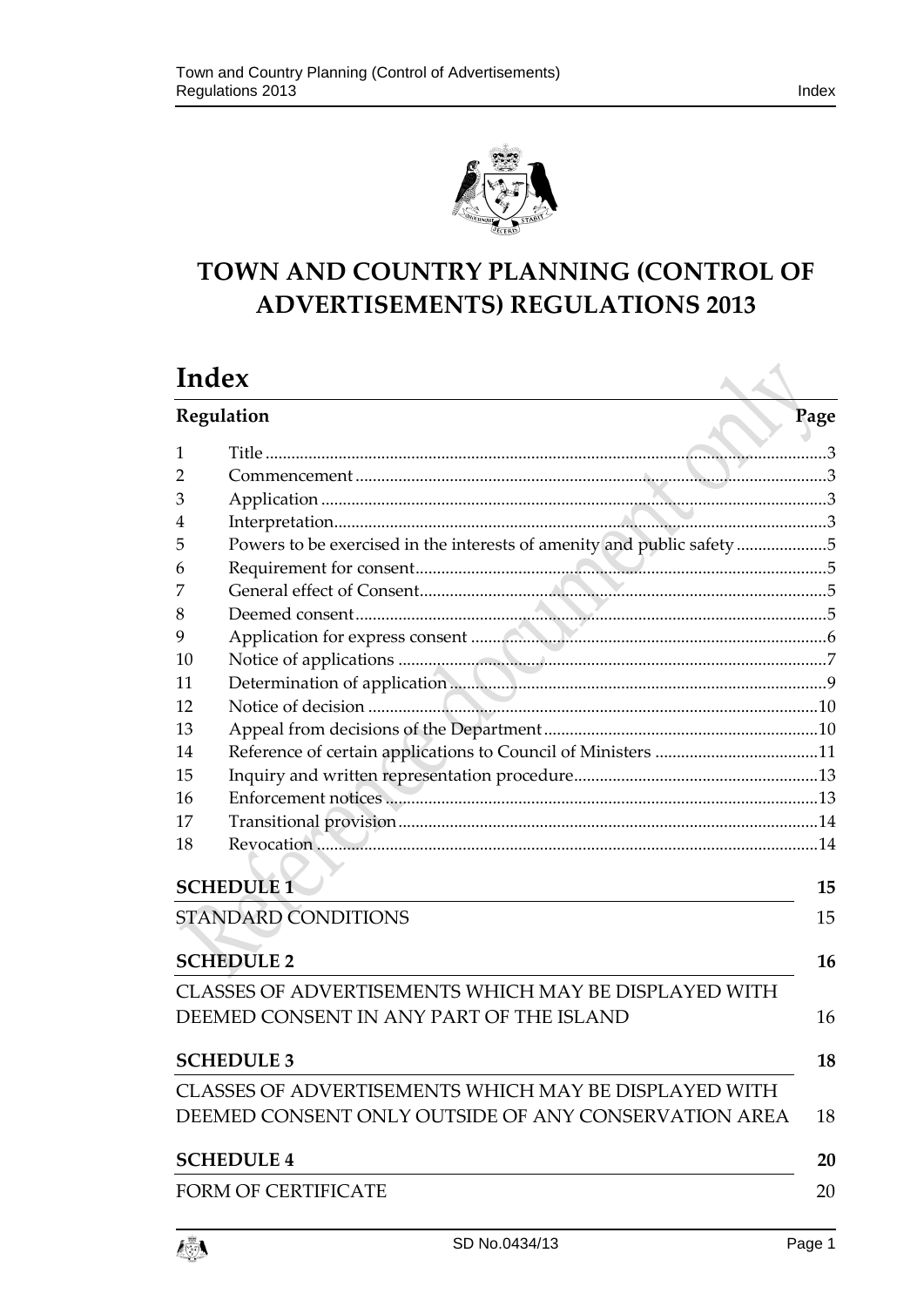| <b>SCHEDULE 5</b>                                                         |    |  |
|---------------------------------------------------------------------------|----|--|
| APPLICATION OF SECTION 26 AND SCHEDULE 4 TO THE ACT AS<br><b>MODIFIED</b> | 21 |  |
| <b>SCHEDULE 6</b>                                                         | 26 |  |
| INQUIRY AND WRITTEN REPRESENTATION PROCEDURE                              | 26 |  |

# **IMPORTANT NOTE**

This consolidated version of the Town and Country Planning (Control of Advertisements) Regulations 2013 [SD 0434/13] has been prepared for information purposes only. While every reasonable effort has been made to ensure the changes have been properly incorporated it cannot be guaranteed that it is free of errors.

This document includes the amendments made by –

- TRANSFER OF PLANNING AND BUILDING CONTROL FUNCTIONS ORDER 2015 [SD 2015/0150]
- TOWN AND COUNTRY PLANNING (MISCELLANEOUS AMENDMENTS) REGULATIONS 2019 [SD 2019/0422]

The amendments are in **GREEN TEXT** for ease of reference.

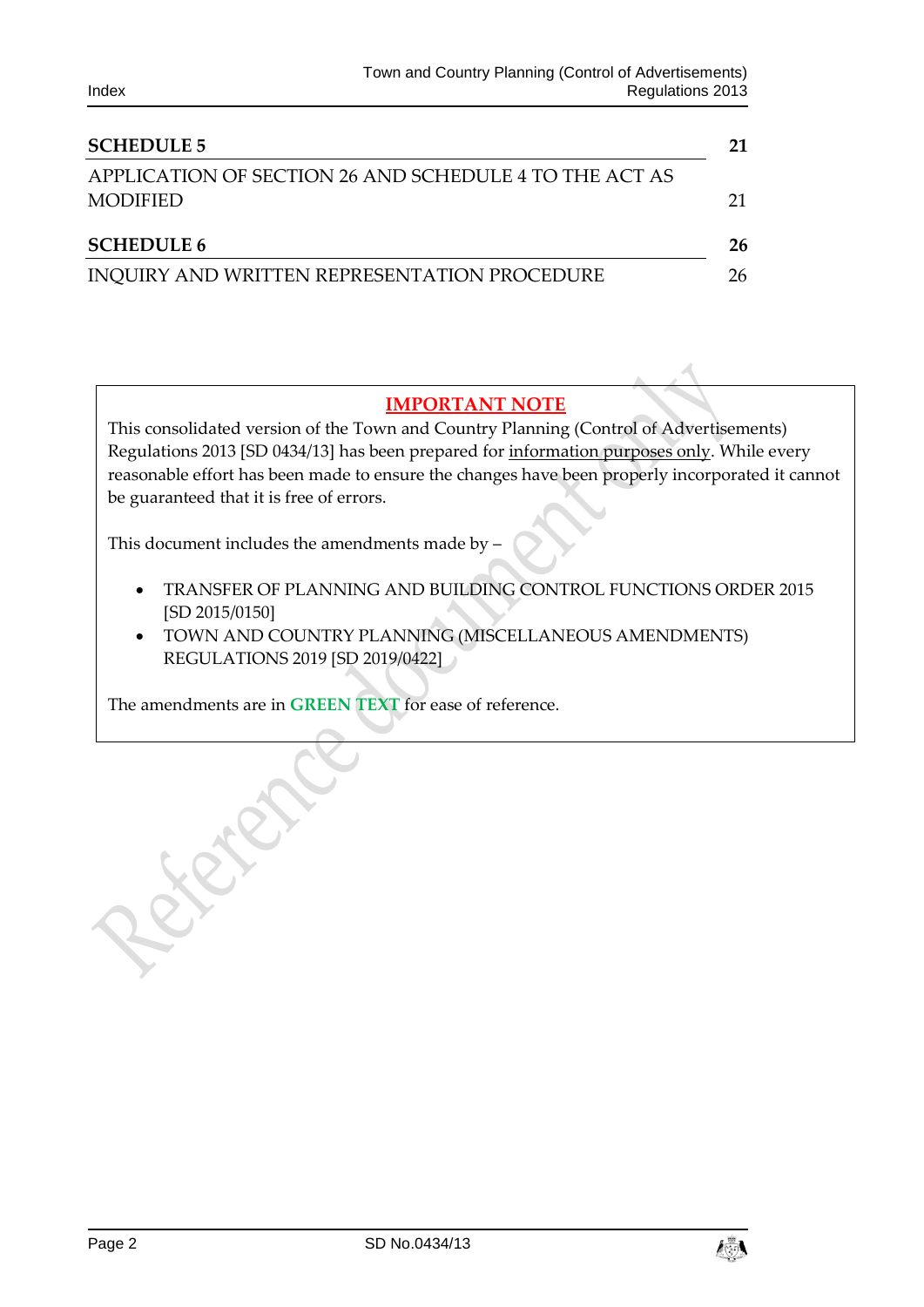Statutory Document No. 0434/13



*Town and Country Planning Act 1999*

# **TOWN AND COUNTRY PLANNING (CONTROL OF ADVERTISEMENTS) REGULATIONS 2013**

*Approved by Tynwald: 22 January 2014 Coming into Operation: 1 February 2014*

The Department of Infrastructure**<sup>1</sup>**The Department of Environment, Food and Agriculture**<sup>2</sup>** makes the following Regulations under sections 22 and 35 of the Town and Country Planning Act 1999.

### <span id="page-2-0"></span>**1 Title**

These Regulations are the Town and Country Planning (Control of Advertisements) Regulations 2013.

### <span id="page-2-1"></span>**2 Commencement**

If approved by Tynwald, these Regulations come into operation on 1 February 2014<sup>1</sup> .

# <span id="page-2-2"></span>**3 Application**

The Regulations apply to the display on any site in the Island of any advertisement.

# <span id="page-2-3"></span>**4 Interpretation**

 $(1)$  In these Regulations —

"**Act**" means the Town and Country Planning Act 1999;

**"advertisement"** does not include anything employed wholly as a memorial or as a railway or tramway signal;

"**appellant**" means a person by whom an appeal is made under regulation 13;

"**applicant**" means a person who makes an application for express consent under regulation 9;

"**conservation area**" shall be construed in accordance with section 18 of the Act;

<sup>&</sup>lt;sup>1</sup> Tynwald approval is required by section  $44(1)$  of the Act



1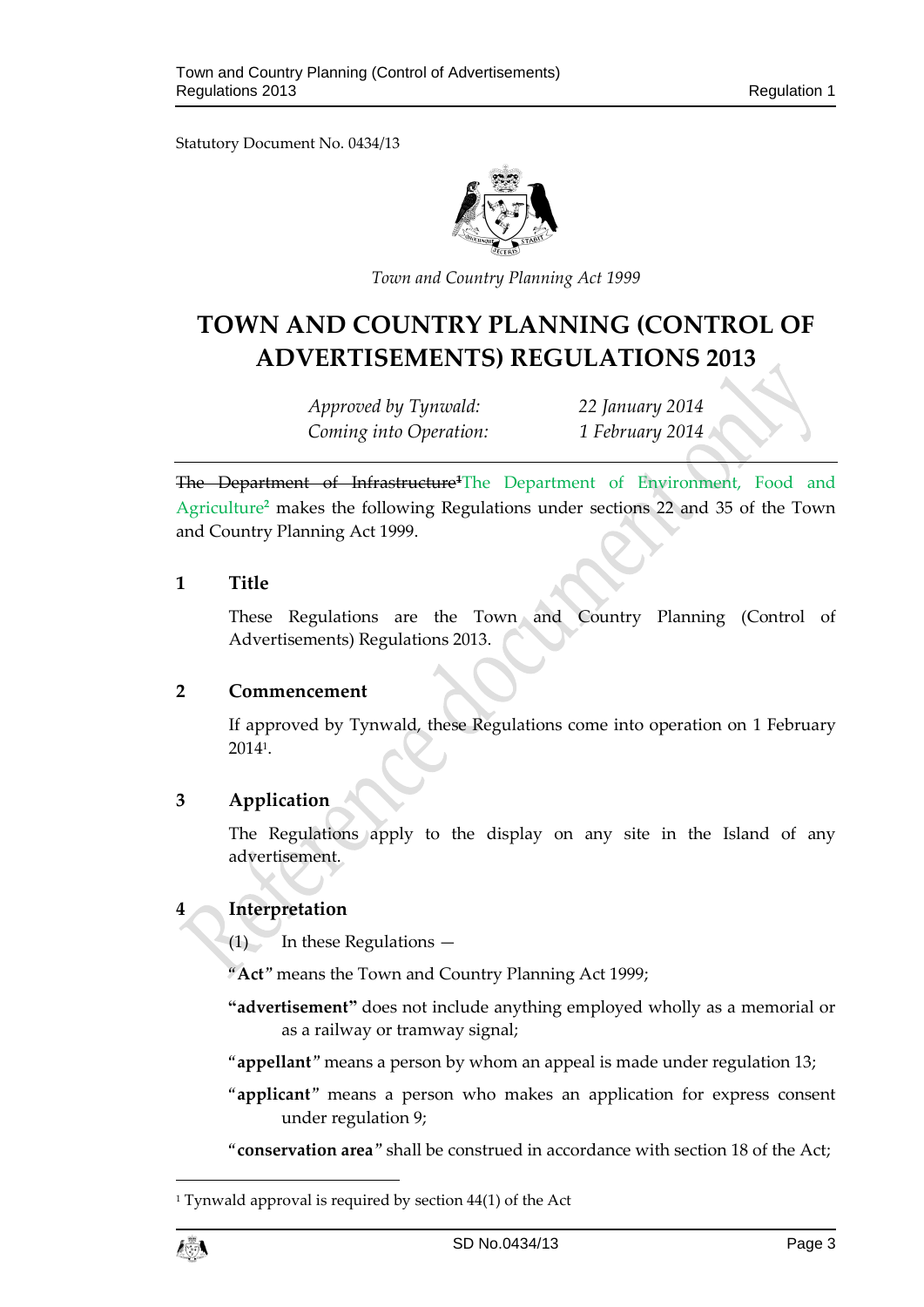"**deemed consent**" has the meaning given by regulation 8;

"**Development Procedure Order**" means the Town and Country Planning (Development Procedure) (No. 2) Order 2013<sup>2</sup> ; **<sup>3</sup>** Town and Country Planning (Development Procedure) Order 2019**<sup>4</sup>** ;

"**express consent**" has the meaning given by regulation 9;

- "**interested person**" means any person whom the Department decides under regulation 11(3) has sufficient interest in the subject matter of the application to take part in any subsequent proceedings and any person mentioned in regulation 11(4);
- "**local authority**", except in regulation 10(3)(c)(i), includes a joint board constituted under section 7 of the Local Government Act 1985 or section 7 of the Recreation and Leisure Act 1998;
- "**planning inspector**" means a person whose name appears on a list approved for the purposes of these Regulations by the Council of Ministers;
- "**site**" means any land or building, other than an advertisement, on which an advertisement is, or is proposed to be, displayed;
- "**standard conditions**" means the conditions specified in Schedule 1;
- "**traffic sign**" has the same meaning as in the Road Traffic Regulation Act 1985; and
- "**written submissions**" includes supporting documents and comments, objections, responses or views expressed in writing.
- (2) Any reference in these Regulations to a person displaying an advertisement includes —
	- (a) the owner and occupier of the land on which the advertisement is displayed;
	- (b) any person to whose goods, trade, business or other concerns publicity is given by the advertisement; and
	- (c) the person who undertakes or maintains the display of the advertisement.

Any –

- (a) document, plan, drawing, illustration or other thing required under these Regulations to be given (howsoever expressed) may be given by electronic means provided the intended recipient is able, and willing, to receive it by those means;
- (b) plan drawing or illustration given under these Regulations must include a statement setting out its metric scale when printed or reproduced on a particular size of paper (for example "1:100 when printed on A4 paper).**<sup>5</sup>**

-



<sup>2</sup> SD 0238/13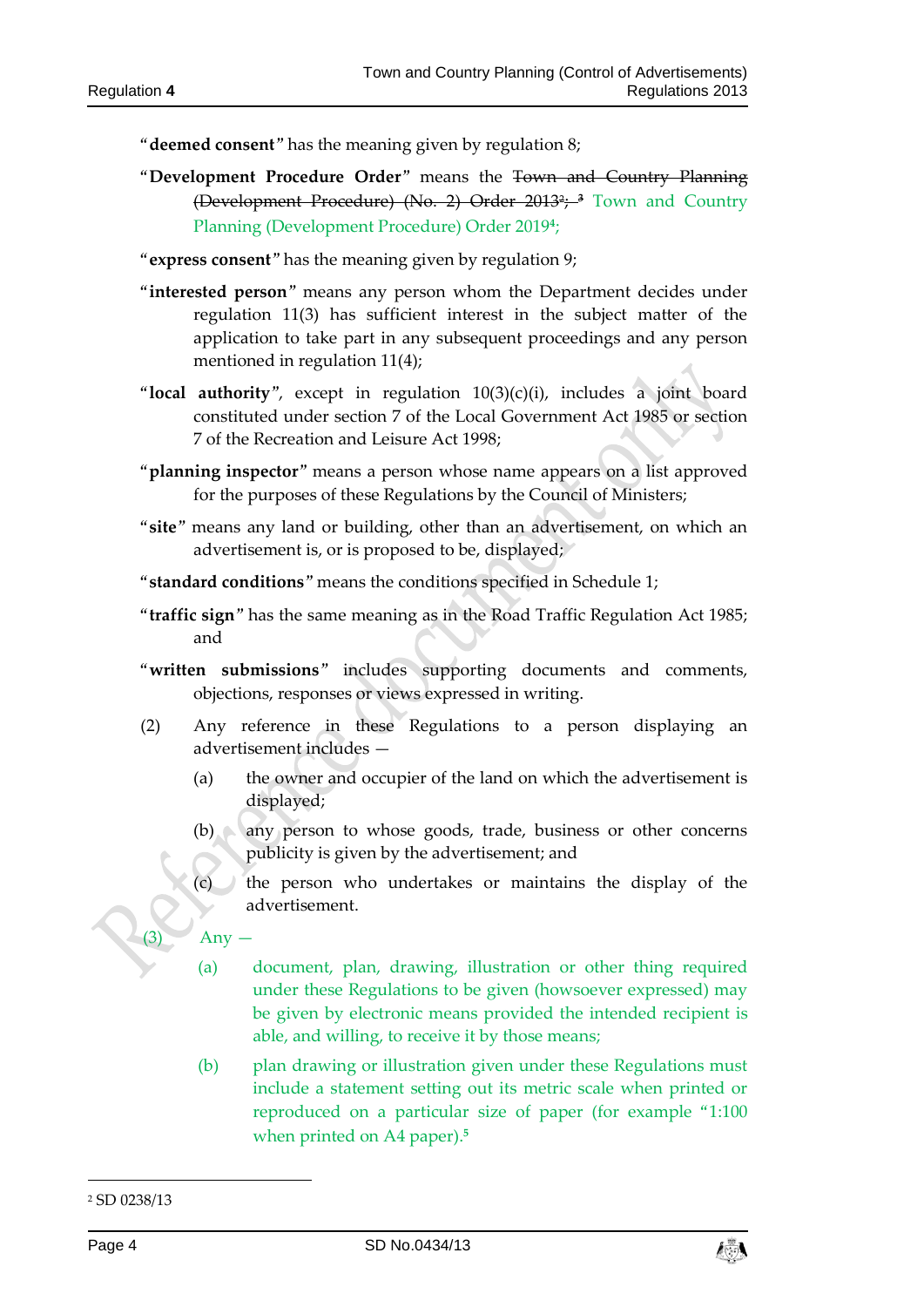- <span id="page-4-0"></span>(1) The Department must exercise its powers under these Regulations only in the interests of amenity and public safety, taking account of any material factors, and in particular —
	- (a) in the case of amenity, the general characteristics of the locality, including the presence of any feature of historic, architectural, cultural or similar interest, disregarding, if they think fit, any advertisement being displayed there;
	- (b) in the case of public safety  $-$ 
		- (i) the safety of any person who may use any road, railway, tramway, harbour or aerodrome; and
		- (ii) whether any display of advertisements is likely to obscure or hinder the ready interpretation of, any traffic sign, railway or tramway signal or aid to navigation by water or air.
- (2) In determining an application for consent for the display of advertisements, the Department may have regard to any material change in circumstances likely to occur within the period for which the consent is required or granted.
- (3) Unless it appears to the Department to be required in the interests of amenity or public safety, an express consent for the display of advertisements must not contain any limitation or restriction relating to the subject matter, content or design of what is to be displayed.

# <span id="page-4-1"></span>**6 Requirement for consent**

An advertisement must not be displayed unless consent has been granted —

- (a) by the Department on an application under regulation 9 for the purpose ("express consent"); or
- (b) by regulation 8 ("deemed consent").

# <span id="page-4-2"></span>**7 General effect of Consent**

A consent for the display of advertisements takes effect as consent for the use of the site for the purpose of the display, whether by erection of the structures or otherwise, and for the benefit of any person interested in the site.

# <span id="page-4-3"></span>**8 Deemed consent**

- (1) Deemed consent is granted for the display of an advertisement falling within any class specified in Part 1 of Schedule 2, subject to —
	- (a) any conditions and limitations specified in that Part in relation to that class; and
	- (b) the standard conditions in Schedule 1.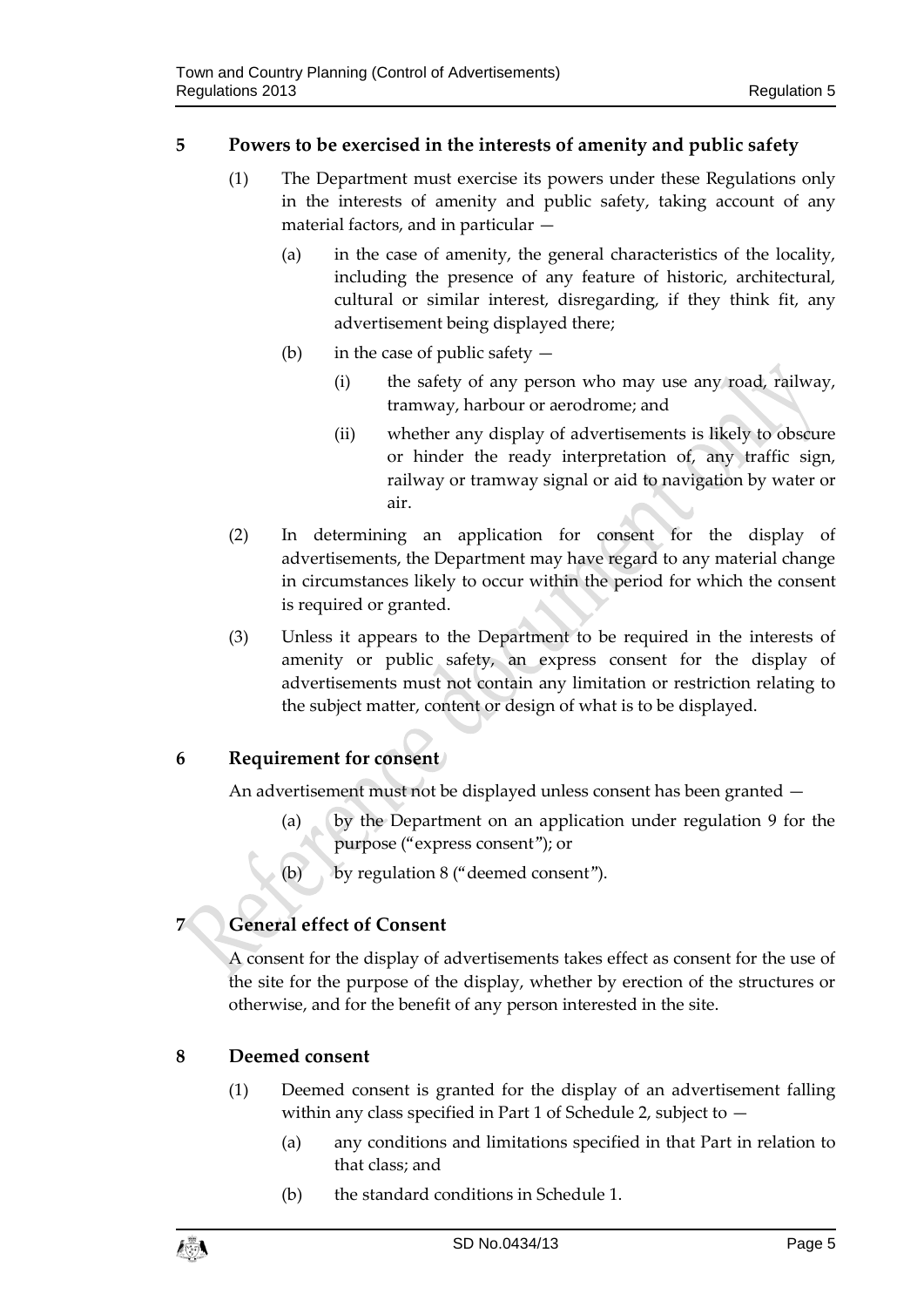- (2) Deemed consent is granted for the display of an advertisement falling within any class specified in Part 1 of Schedule 3, subject to  $-$ 
	- (a) its being outside of any conservation area;
	- (b) any conditions and limitations specified in that Part in relation to that class; and
	- (c) the standard conditions.

### <span id="page-5-0"></span>**9 Application for express consent**

- (1) An application to the Department for express consent must be made on a form supplied by the Department, signed by the applicant or applicant's agent, **<sup>6</sup>**and include —
	- (a) such particulars, and be accompanied by such plans and drawings, as the Department (either generally or in any particular case) may direct;
	- (b) such further particulars as the Department may at any time before the final determination of the application direct to be furnished in any particular case; and
	- (c) a planning application fee as prescribed in an order made by the Department under section 1(1) of the Fees and Duties Act 1989.
- (2) Four identical versions in total of the signed**<sup>7</sup>** form of application and any accompanying documentation must be submitted.
- (3) If the Department directs under paragraph (1)(b) that further particulars be furnished and the applicant or the applicant's agent fails to comply within such time (being not less than 21 days) as may be specified, the application may be treated as withdrawn.
- (4) The Department may decline to consider an application in any case where it considers that the application is substantially the same as an application which has been refused at any time in the previous 5 years prior to the date of the new application.**<sup>8</sup>**

# **9A Similar applications**

- (1) The Department may refuse an application referred to in regulation 9 without preparing and publishing a notice of application under regulation 10 where—
	- (a) that application is, in accordance with these Regulations, to be determined by the Department; and
	- (b) the Department considers that application to be a similar application.
- (2) Where the Department refuses an application under paragraph (1), it must give the applicant a notice setting out the reasons for that refusal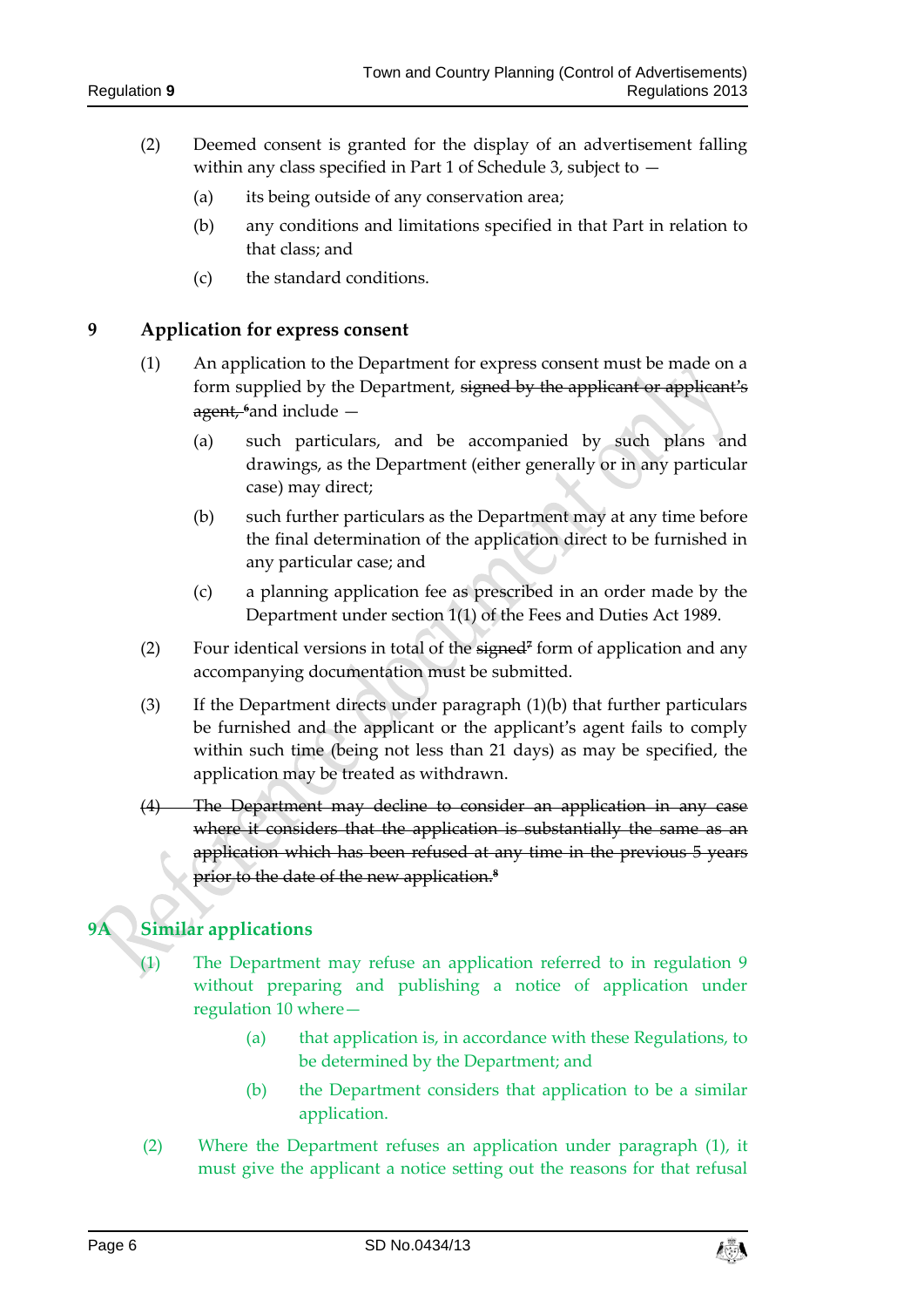and stating that its decision is final and binding subject only to the possibility of judicial review by petition of doleance.

- (3) The Council of Ministers may refuse an application where
	- (a) that application is, in accordance with these Regulations, to be determined by the Council; and
	- (b) the Council considers that application in question to be a similar application.
- (4) Where the Council of Ministers refuses an application under paragraph (3) the Chief Secretary must give the applicant a notice setting out the reasons for that refusal and stating that the decision is final and binding subject only to the possibility of judicial review by petition of doleance.
- (5) A "similar application" is an application ("application B") made under article 9 which is not materially different to an application for de-registration, registered building consent or the variation or discharge of conditions which has been determined within the applicable 5 year period ("application A").
- (6) The applicable 5 year period—
	- (a) begins with —
	- (i) if an appeal was submitted in respect of application A, the day on which the appeal decision notice in respect of that appeal was issued; or
	- (ii) if no such appeal was submitted, the last day on which such an appeal could have been submitted; and
	- (b) ends with the day on which the application B was submitted to the Department.
- (7) For the avoidance of doubt, where this article applies articles 10 to 15 do not.**<sup>9</sup>**

# <span id="page-6-0"></span>**10 Notice of applications**

- (1) As soon as practicable after receipt of an application, the Department must prepare a notice of the application and decide on the date by which the notice must be published in accordance with this regulation ("the publication date").
- (2) The notice of application must
	- (a) identify the site that is the subject of the application;
	- (b) describe briefly the nature of the advertisement to which the application relates, and
	- (c) state that any person may make written submissions to the Department with respect to the application before such date as is specified in the notice (being not less than 21 days after the publication date).
- (3) No later than the publication date the Department must—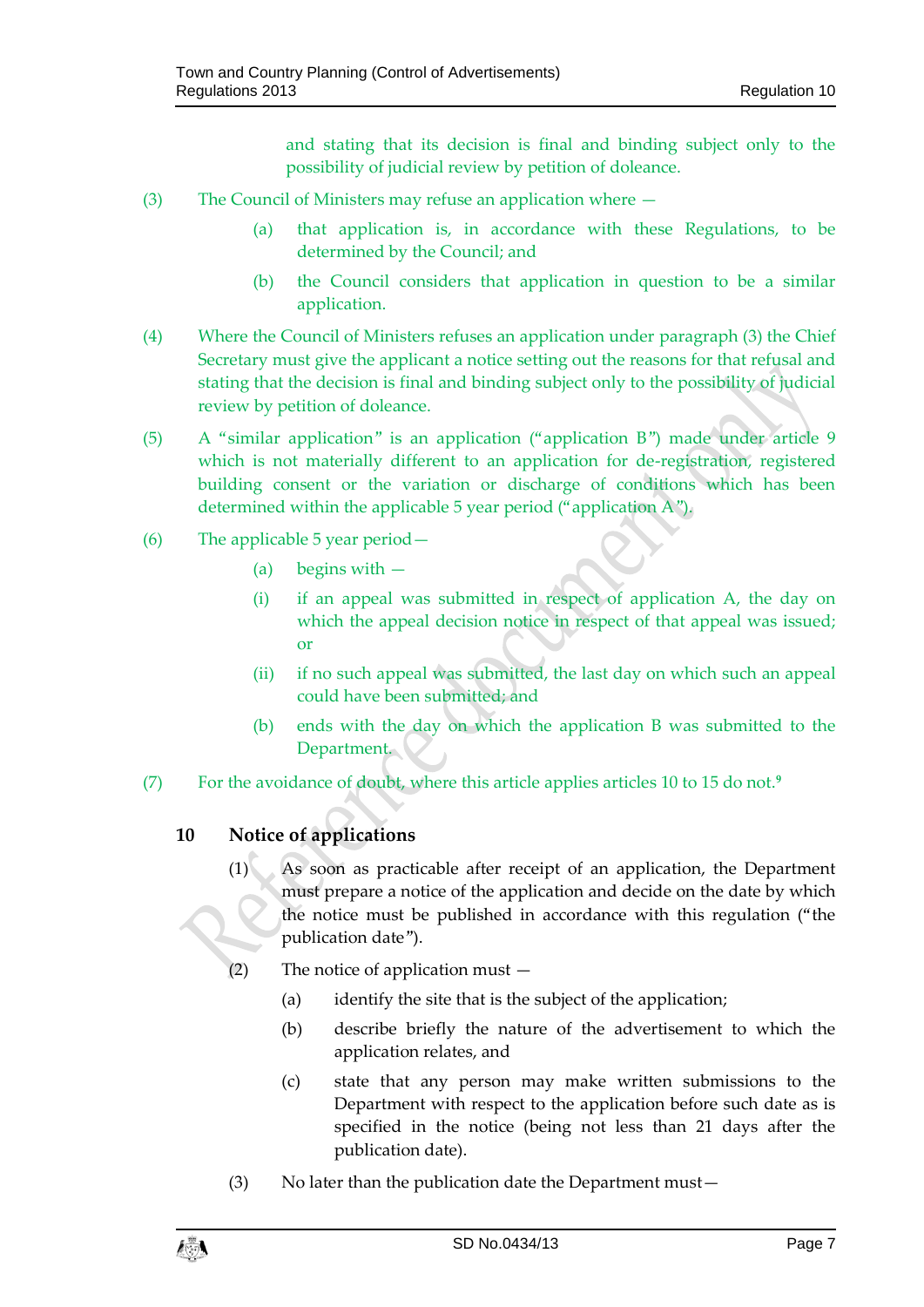- (a) send a copy of the notice to the applicant or the applicant's agent (where appropriate) requiring that person<sup>10</sup> requiring the applicant to  $-$ 
	- (i) send a copy of the notice to every owner and occupier (who is known to the applicant) of the land that is the subject of the application or any part of it;<sup>11</sup>
	- (i) display a copy of the notice by fixing it firmly to a building or other structure or object on or near the land that is the subject of the application so that it is easily visible by members of the public from a public highway and is unlikely to become obscured or concealed, and to ensure that it remains displayed for a period of not less than 21 days;
- (b) send a certificate to the applicant requiring the applicant to complete a certificate in the form in Schedule 4. (Such a requirement shall not be made where the applicant has already sent to the Department such a certificate stating that he is the sole owner to and occupier of the site).
- (c) send a copy of the notice and application to
	- $(i)$  the local authority for the district in which the land the subject of the application is situated, which authority must post it in one or more conspicuous places within its district;
	- (ii) where it considers that a grant of consent may affect the safety of persons using a highway, the Highways Division of the Department;
	- (iii) where it considers that a grant of consent may affect the safety of persons using a harbour or an aerodrome, the Ports Division of the Department; and
	- (iv) where it considers that a grant of consent may affect the safety of persons using any railway or tramway, the operator of the railway or tramway.**<sup>12</sup>**
	- (b) notify the Highways, Ports and Railways divisions of the Department of Infrastructure and the local authority for the district in which the land subject to that application is situated, of that application and the place and times at which it may be viewed (whether in hard copy form or electronic form or both forms); and
	- (c) cause the matters referred to in sub-paragraphs (a) to (c) of paragraph (1) to be published —
		- (i) in at least one newspaper circulating in the Island; or
		- (ii) by such other means as the Department considers appropriate.**13**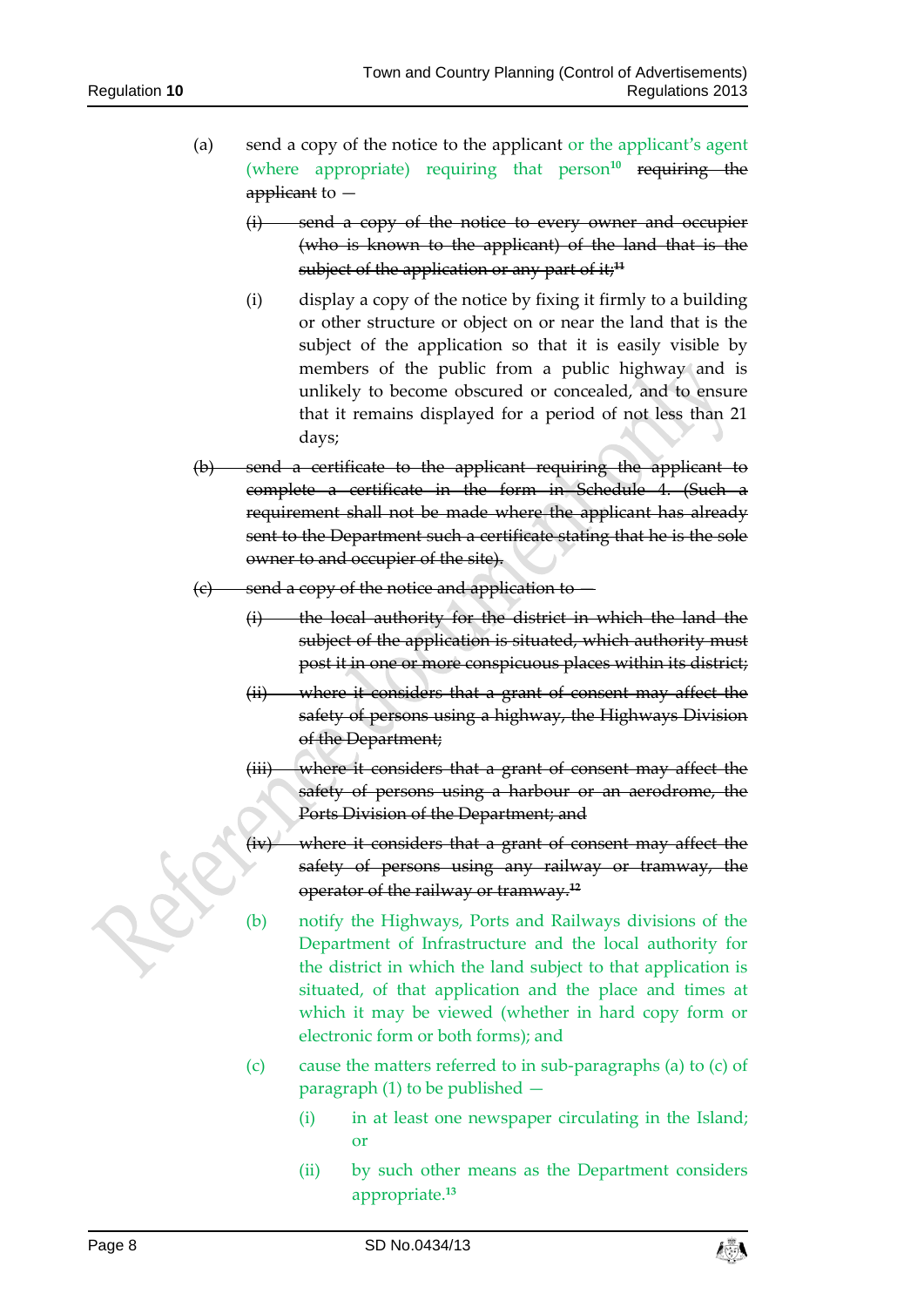- (d) cause the notice to be published in at least one newspaper published and circulating in the Island or published by such other means as the Department considers appropriate.
- (4) Where a local authority is notified of the application under paragraph (3)(b), it may publicise the place and times at which it may be viewed (whether in hard copy form or electronic form or both forms), in any manner it sees fit.**<sup>14</sup>**

# <span id="page-8-0"></span>**11 Determination of application**

- (1) As soon as practicable after the relevant date the Department must consider an application for express consent, including any written submissions with respect to it, and determine it.
- (2) In paragraph (1) "the relevant date", in relation to the application, means—
	- (a) the date specified in the notice under regulation  $10(2)(c)$ ; or
	- (b) the date on which the certificate mentioned in regulation  $10(3)(b)$ is received; or
	- (c) if the Department has directed under regulation 9(1)(b) that further particulars be furnished, the date on which the particulars are received by the Department,

whichever is the last.

- (3) When it determines the application the Department must decide which persons (if any) who have made written submissions with respect to the application (whether pursuant to a notice under regulation 10 or otherwise), other than those referred to in paragraph (4), should be treated as having sufficient interest in the subject matter of the application to take part in any subsequent proceedings relating to the application.
- (4) The persons referred to in paragraph (3) are—
	- (a) the applicant or if there is one, the applicant's agent;
	- (b) the owner and the occupier of any land that is the subject of the application or any other person in whose interest the land becomes vested;**<sup>15</sup>**
	- (c) the persons to whom notice has been given under regulation 10(3)(a)(i); and**<sup>16</sup>**
	- (b) any Government Department that has made written submissions relating to planning considerations with respect to the application (whether pursuant to a notice under regulation 10 or otherwise) that the Department considers material;
	- (e) the Highways Division of the Department; **<sup>17</sup>**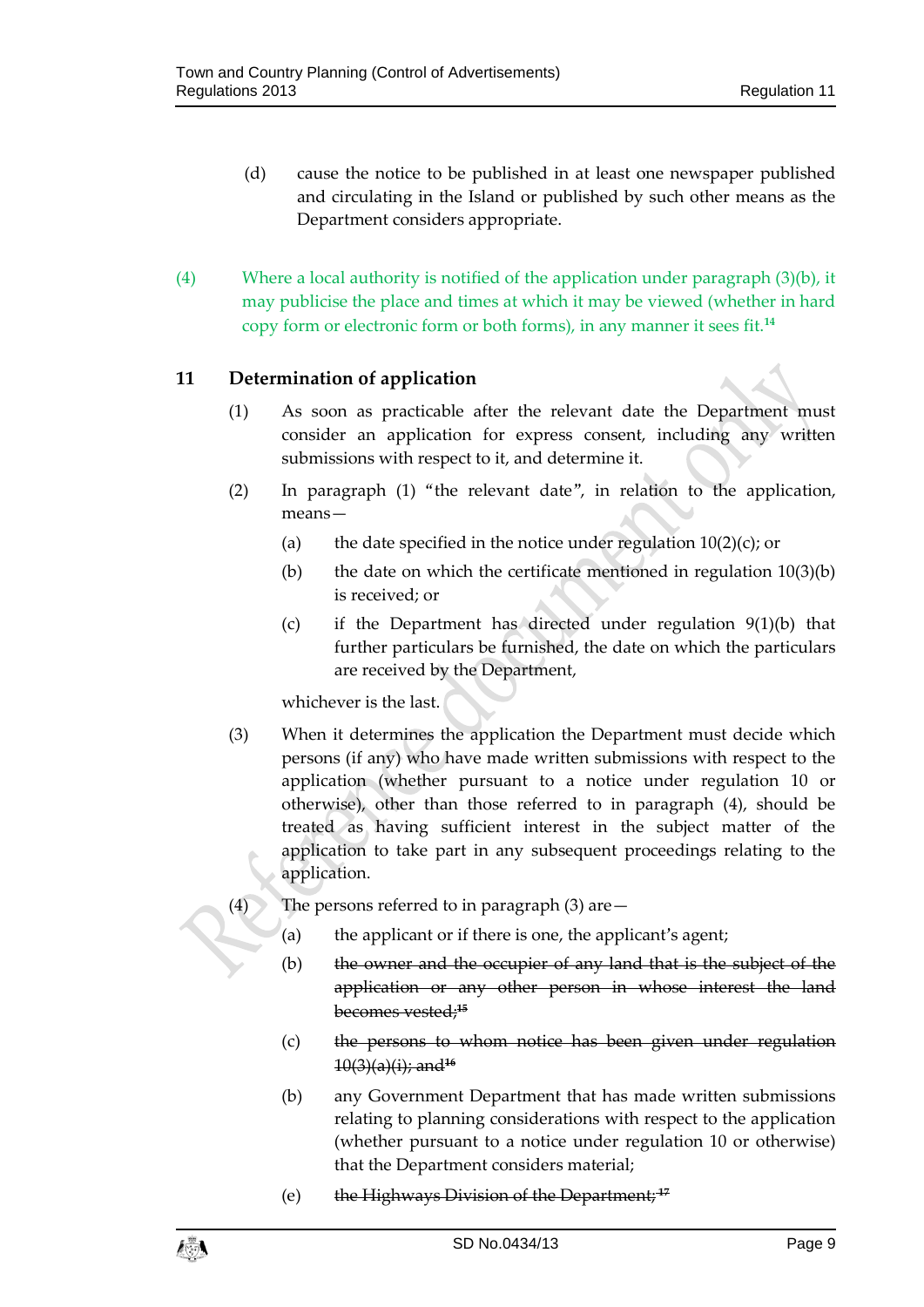- (f) the Ports Division of the Department; **<sup>18</sup>**
- (g) the operator of the railway or tramway; and**<sup>19</sup>**
- (c) the local authority in whose district the land the subject of the application is situated; and
- (d) the Highways, Ports and Railways divisions of the Department of Infrastructure.**<sup>20</sup>**
- (5) The determination of the application shall not have effect
	- (a) if an appeal is made under regulation 13, until the appeal is determined or withdrawn;
	- (b) if no such appeal is made, until the time within which an appeal may be made has expired.

# <span id="page-9-0"></span>**12 Notice of decision**

- (1) As soon as practicable after the determination of an application for express consent, the Department must give notice in writing of the decision to—
	- (a) the persons specified in regulation  $11(4)$ ; and
	- (b) any other person who has made representations with respect to the application (pursuant to a notice) under regulation 10.
- (2) A notice under paragraph (1) must set out—
	- (a) in the case of an approval, the conditions (if any) subject to which the approval is granted and the reasons for them;
	- (b) in the case of a refusal, the reasons for it; and
	- (c) the effect of regulation 11(5).
- (3) In the case of a notice given to  $-$ 
	- (a) any person whom the Department has decided under regulation 11(3) has sufficient interest in the subject matter of the application; and
	- (b) any of the persons specified in regulation 11(4),

The notice must state that those persons may, in accordance with regulation 13, appeal to the Department.

### <span id="page-9-1"></span>**13 Appeal from decisions of the Department**

- (1) An appeal may be made by any person specified in regulation 11(3) and 11(4) within 21 days of the date of the notice under regulation 12 to the Department, signed by that person<sup>24</sup> and include  $-$ 
	- (a) the reasons for making the appeal;

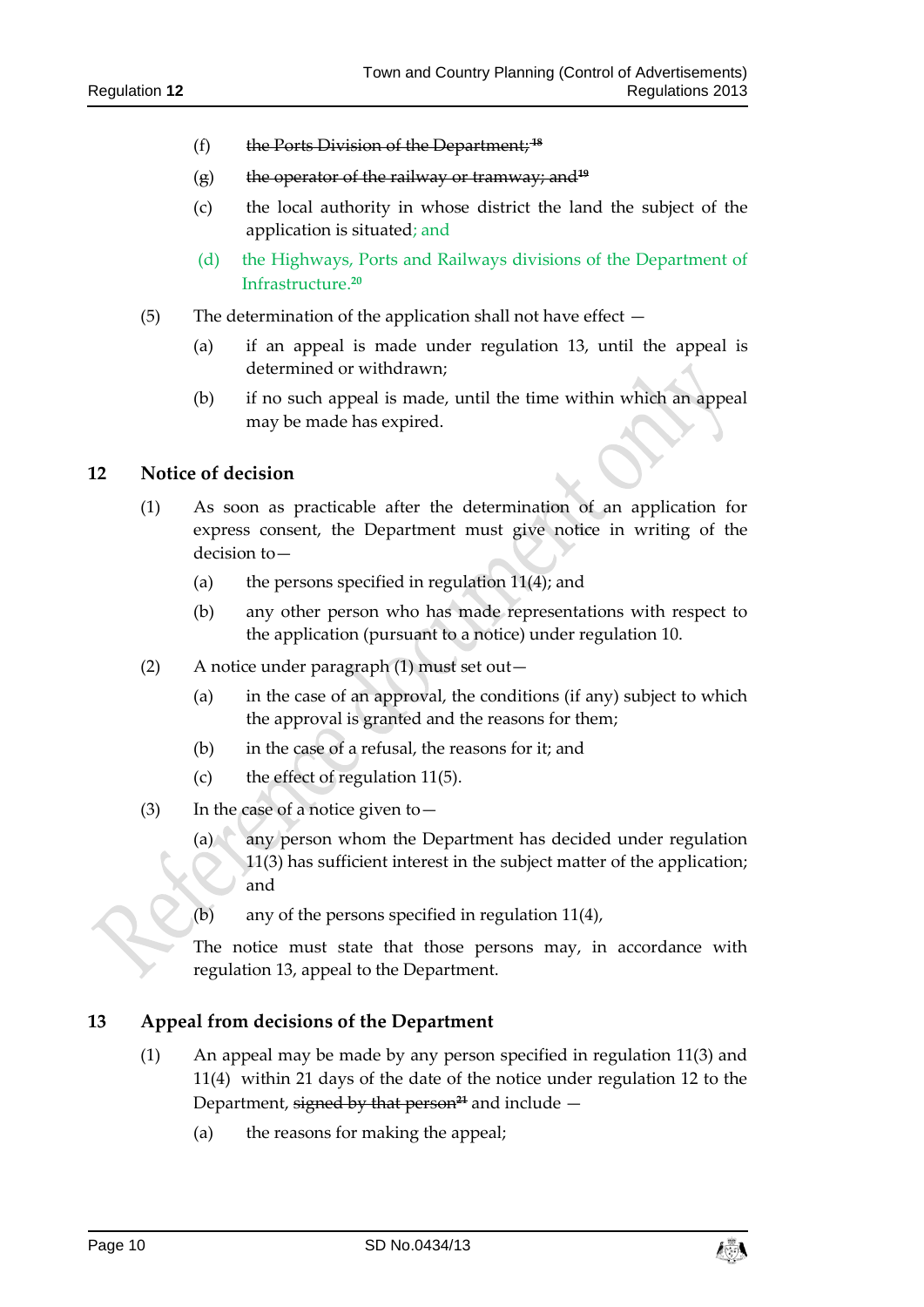- (b) payment of a planning appeal fee as prescribed in an order made by the Department under section 1(1) of the Fees and Duties Act 1989; and
- (c) an election to have the appeal conducted by means of an inquiry or by means of written representation.
- (c) an election to have the appeal determined by means of an inquiry (if that is required) together with the fee payable in respect of such an inquiry as prescribed by the Department in an order made under section 81 of the Interpretation Act 2015.**<sup>22</sup>**
- (2) Articles 8(2) to (9) of the Development Procedure Order apply for the purposes of this regulation.
- (3) The appellant may, at any time before the appeal is referred to the planning inspector, withdraw the appeal by giving notice in writing to the Chief Secretary.

# <span id="page-10-0"></span>**14 Reference of certain applications to Council of Ministers**

- (1) Section 11(3) and (4) of the Act (reference of applications by the Department to Council of Ministers) apply to applications for express consent as they apply to applications for planning approval for development of land, with the substitution for "a development order" of "regulations".
- (2) An application for express consent
	- (a) in which the Department is the applicant or agent; or
	- (b) in relation to a site in which any interest in which is vested in, or which is occupied or controlled by, the Department,

must be referred to and determined by the Council of Ministers.

- (3) An application to be determined by the Council of Ministers under paragraph (2) must be published by the Department and the notice provisions set out in regulation 10 apply to any such application.
- (4) Any written submissions made in respect of a notice under regulation  $10-$ 
	- (a) must be sent to the Department within 21 days from the date of the notice;
	- (b) must be sent as soon as practicable by the Department to the Chief Secretary.
- (5) All written submissions must
	- (a) indicate the relationship between the person's land and the land that is the subject of the application;
	- (b) explain the nature of the person's interest in the application; and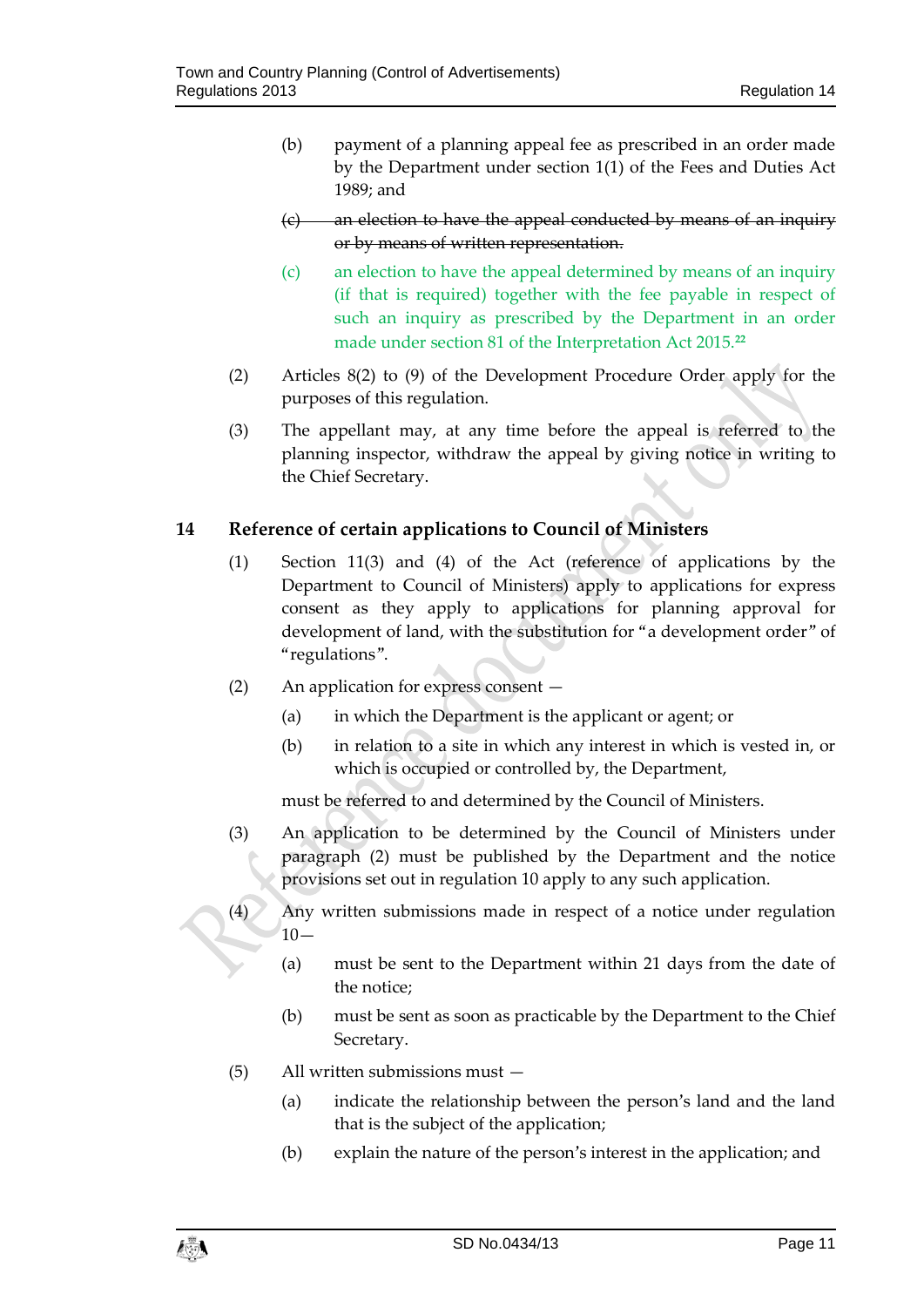- (c) detail the reasons for supporting or objecting to the proposed advertisement(s).
- (6) The Council of Ministers may decline to consider an application in any case referred to it under paragraph (2), if it considers that the application is substantially the same as an application that has been refused at any time within the previous 5 years prior to the date of the new application.**<sup>23</sup>**
- (6) The Chief Secretary must
	- (a) invite every person specified in paragraph (12) to send any written submissions to the Chief Secretary within 21 days of the date of invitation, which period may be extended on request at the Chief Secretary's discretion, for consideration by the planning inspector;
	- (b) inform those persons that unless any of them requests that the application be conducted by means of an inquiry and if so, to pay the fee payable in in respect of such an inquiry as prescribed by the Department in an order made under section 81 of the Interpretation Act 2015**<sup>24</sup>**, the application will be dealt with by means of written representations only.
- (7) The Chief Secretary must refer an application under paragraph (2) to a planning inspector.
- (8) The planning inspector
	- (a) must consider the application and any written submissions made with respect to it;
	- (b) may in the case of an inquiry only, hold a pre-inquiry meeting to be convened on his or her behalf by the Chief Secretary;
	- (c) may hold an inquiry so as to give every person mentioned in paragraph (12) an opportunity to appear before him or her, to make oral representations and to call and examine witnesses;
	- (d) may invite any Government Department (including any Division of the Department) or any other body or person to provide technical advice; and
	- (e) must submit to the Council of Ministers a report in writing, including the planning inspector's recommendations as to the determination of the application.
- (9) As soon as practicable after the Council of Ministers has considered the recommendations of the planning inspector, the Council of Ministers must determine the application and the Chief Secretary must then give notice in writing of the Council of Ministers' decision to every person mentioned in paragraph (12).
- (10) The notice must —

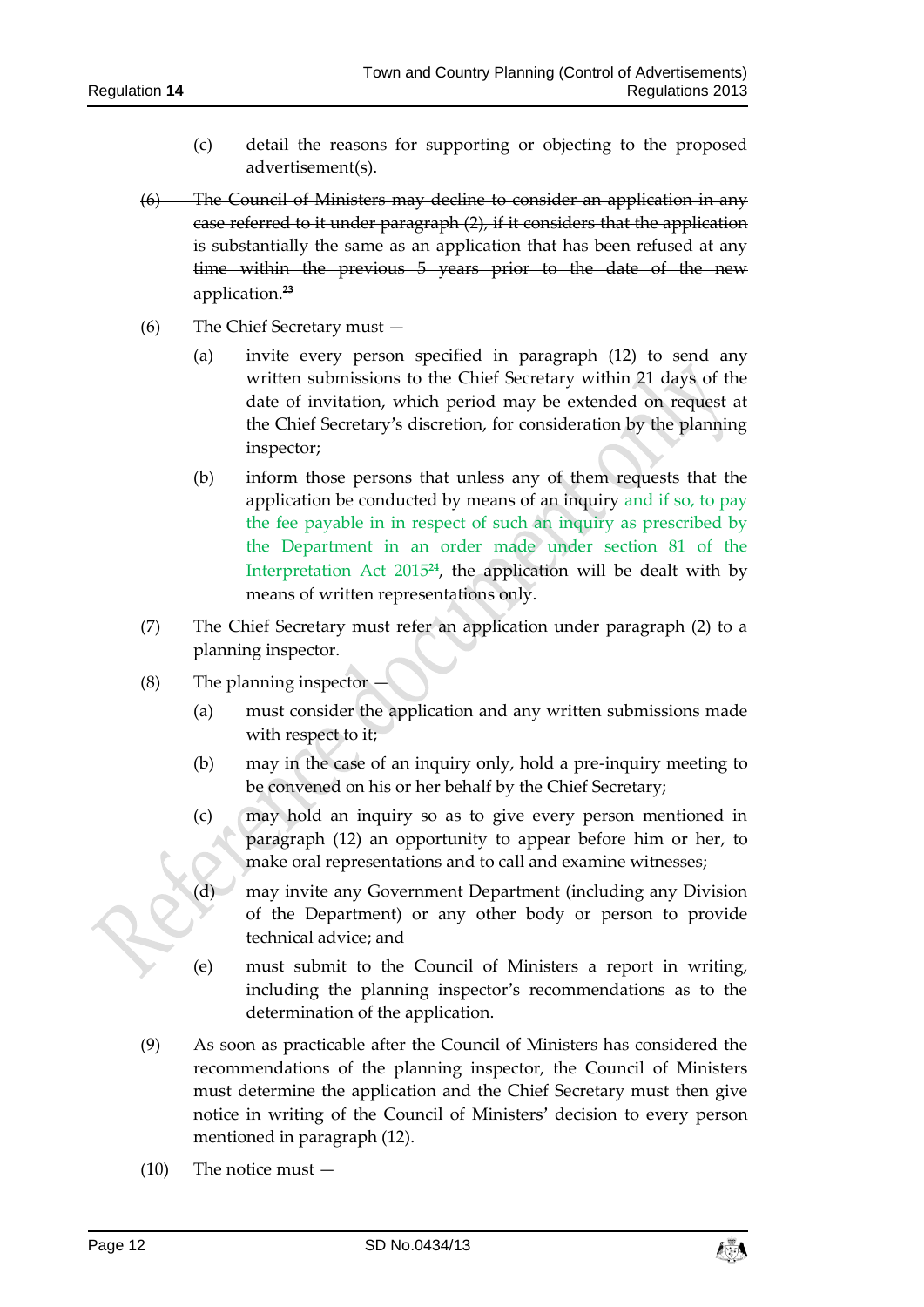- (a) include details of where the report of the planning inspector can be viewed;
- (b) if, and to the extent that, the decision does not follow the recommendation of the planning inspector, state the reasons for the decision; and
- (c) advise that the decision of the Council of Ministers is binding and final (subject to the possibility of judicial review by petition of doleance).
- (11) The persons are
	- (a) the Department;
	- (b) the applicant (if not the Department);
	- $(e)$  the owner and the occupier of any land that is the subject application (if not the Department);**<sup>25</sup>**
	- (d) the local authority in whose district the land is situated;
	- (e) any person who is requested by the planning inspector to provide technical advice; and
	- (f) any person who has made written submissions (whether pursuant to a notice under regulation 10 or otherwise) with respect to the application.

# <span id="page-12-0"></span>**15 Inquiry and written representation procedure**

Schedule 6 applies to proceedings conducted by a planning inspector under regulations 13 and 14(9).

# <span id="page-12-1"></span>**16 Enforcement notices**

- (1) This regulation applies where it appears to the Department that
	- (a) an advertisement is displayed in contravention of these Regulations; or
	- (b) a site is being used for the display of advertisements in contravention of these Regulations.
- (2) The Department may, subject to regulation  $5(1)$ , issue a notice  $-$ 
	- (a) specifying the advertisement or site to which it relates;
	- (b) requiring the advertisements to be removed, or the use of the site for the display of advertisements to be discontinued, as the case may be; and
	- (c) specifying the grounds on which the display of the advertisement, or the use of the site, is alleged to contravene these Regulations.
- (3) Section 26(2) and (4) to (9) of, and Schedule 4 to, the Act apply with modifications to notices under paragraph (2) and those provisions as modified areas set out in Schedule 5.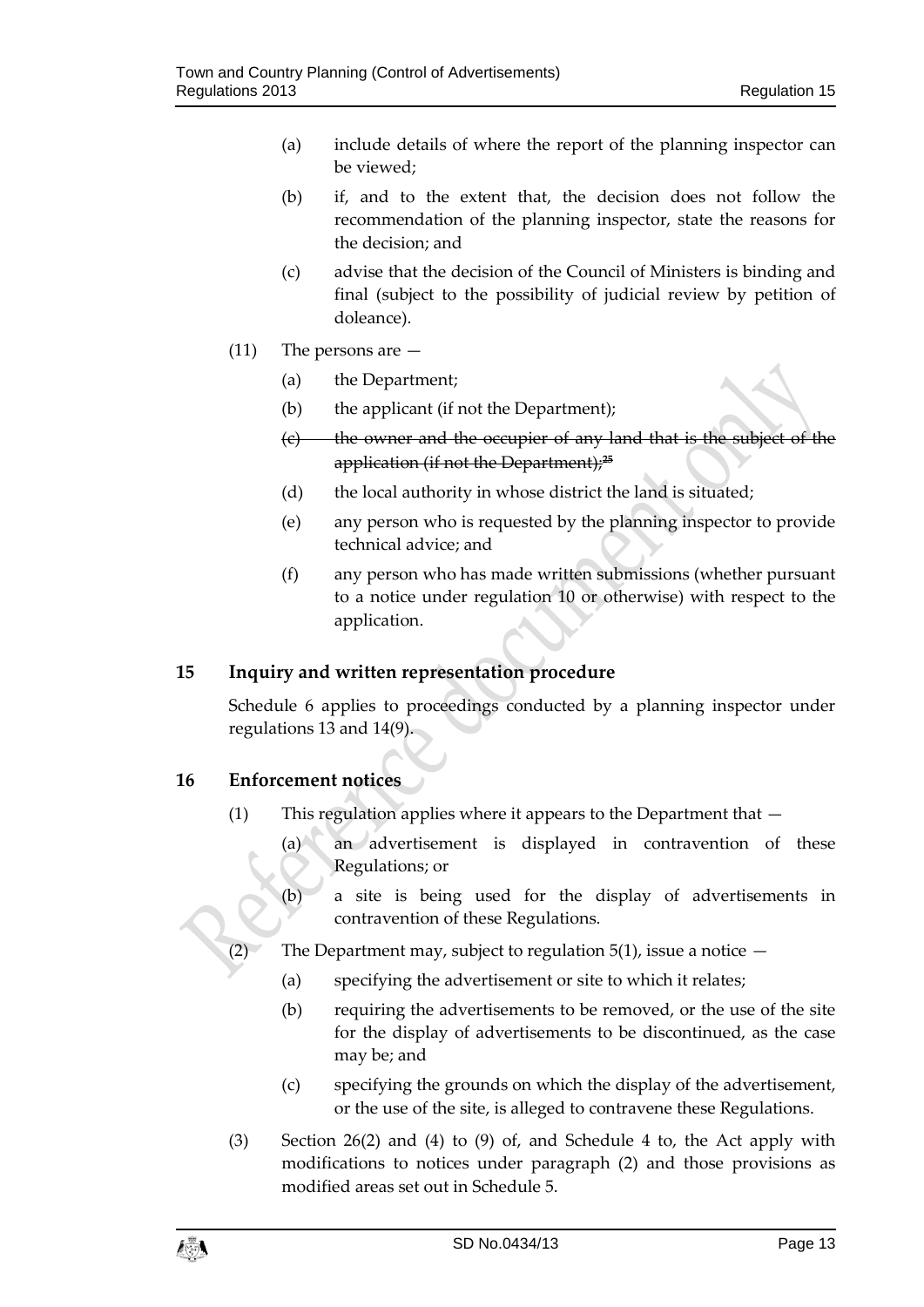# <span id="page-13-0"></span>**17 Transitional provision**

- (1) Any application for consent to display an advertisement made but not finally determined under the 2005 Regulations before these Regulations come into operation is to be determined in accordance with those Regulations as if these Regulations had not been made.
- (2) An enforcement notice issued under the 2005 Regulations in respect of which proceedings may still be brought, or if brought have not been concluded, under the 2005 Regulations before these Regulations come into operation is to be determined in accordance with those Regulations as if these Regulations had not be made.
- (3) In this regulation "2005 Regulations" means the regulations revoked by regulation 18.

#### <span id="page-13-1"></span>**18 Revocation**

The Control of Advertisements Regulations 2005<sup>3</sup> are revoked.

#### **MADE 10 DECEMBER 2013**

**D C CRETNEY** *Minister for Infrastructure*

-



<sup>3</sup> SD 672/05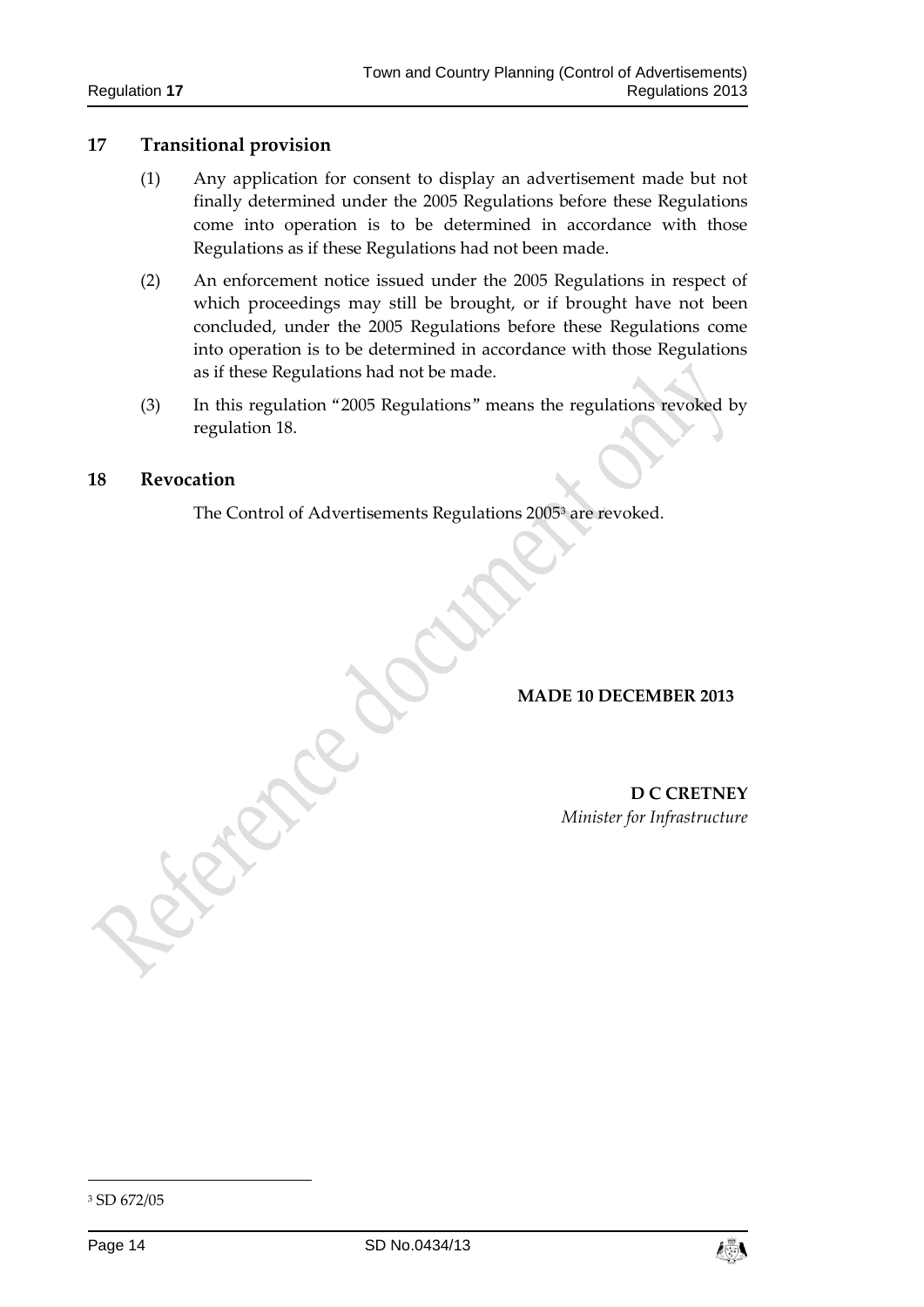### [Regulation 4(1)]

### **STANDARD CONDITIONS**

- <span id="page-14-1"></span><span id="page-14-0"></span>(1) Any advertisements displayed, and any site used for the display of advertisements, must be maintained in a clean and tidy condition to the reasonable satisfaction of the Department.
- (2) Any structure or hoarding erected or used principally for the purpose of displaying advertisements must be maintained in a safe condition.
- (3) Where an advertisement is required under these Regulations to be removed, the removal must be carried out to the reasonable satisfaction of the Department.
- (4) An advertisement must not be displayed without the permission of the owner of the site or any other person with an interest in the site entitled to grant permission.
- (5) An advertisement must not be sited or displayed so as to obscure, or hinder the ready interpretation of, any traffic sign, railway or tramway signal or aid to navigation by water or air, or so as otherwise to render hazardous the use of any highway, railway, tramway, harbour or aerodrome.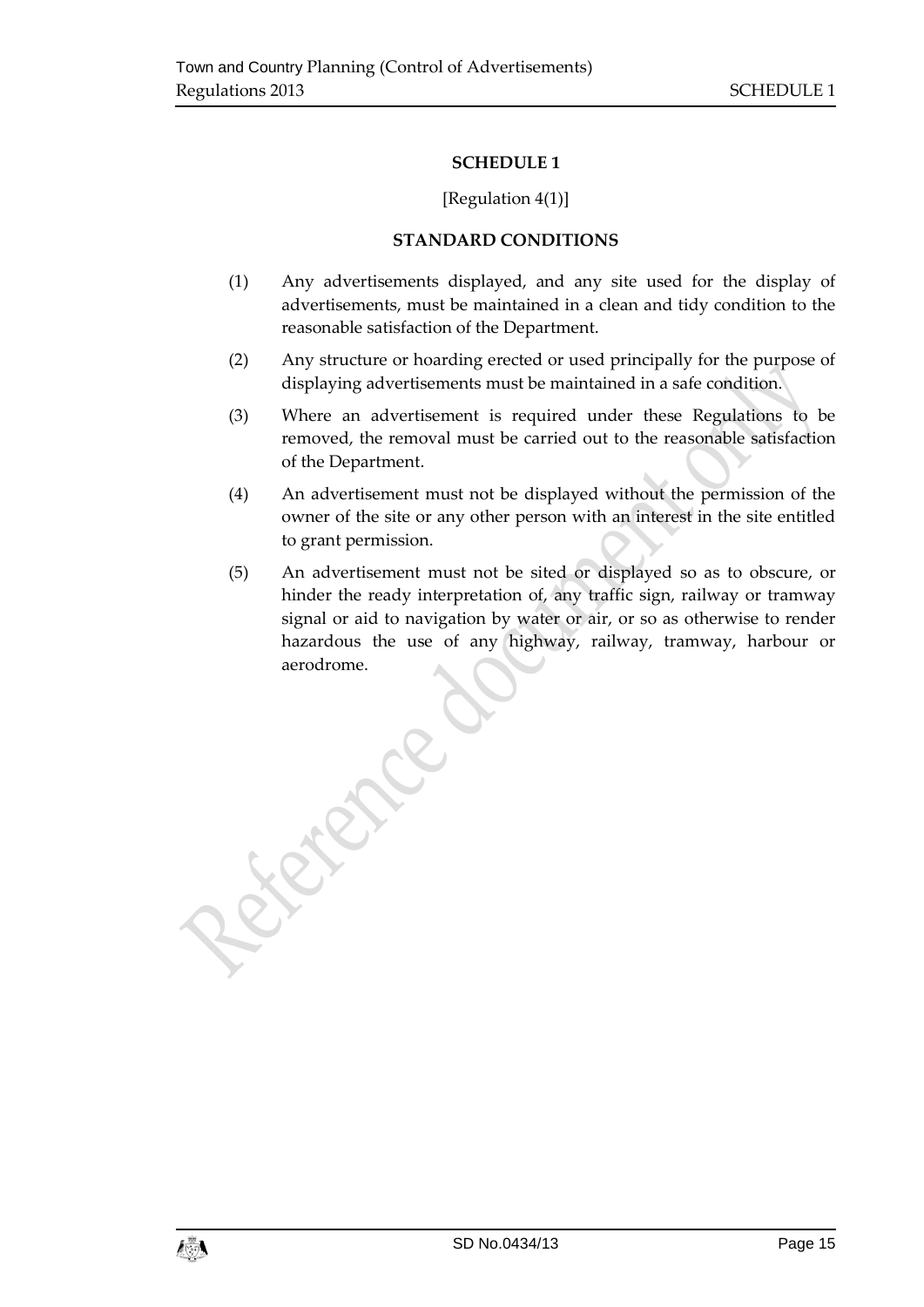# [Regulation 8(1)]

# <span id="page-15-1"></span><span id="page-15-0"></span>**CLASSES OF ADVERTISEMENTS WHICH MAY BE DISPLAYED WITH DEEMED CONSENT IN ANY PART OF THE ISLAND**

## PART 1 – SPECIFIED CLASSES AND CONDITIONS

| Description                                                                                                                         | Conditions and Limitations                                                                                                                                                                                                                                                                                                                                                                                                                                                                                                                                                                                                                                                                           |
|-------------------------------------------------------------------------------------------------------------------------------------|------------------------------------------------------------------------------------------------------------------------------------------------------------------------------------------------------------------------------------------------------------------------------------------------------------------------------------------------------------------------------------------------------------------------------------------------------------------------------------------------------------------------------------------------------------------------------------------------------------------------------------------------------------------------------------------------------|
| CLASS 1 - an advertisement displayed on or                                                                                          | The vehicle is not -                                                                                                                                                                                                                                                                                                                                                                                                                                                                                                                                                                                                                                                                                 |
| in a vehicle                                                                                                                        | normally employed except as a<br>(a)                                                                                                                                                                                                                                                                                                                                                                                                                                                                                                                                                                                                                                                                 |
|                                                                                                                                     | moving vehicle; or                                                                                                                                                                                                                                                                                                                                                                                                                                                                                                                                                                                                                                                                                   |
|                                                                                                                                     | used principally for the display of<br>(b)                                                                                                                                                                                                                                                                                                                                                                                                                                                                                                                                                                                                                                                           |
|                                                                                                                                     | advertisements.                                                                                                                                                                                                                                                                                                                                                                                                                                                                                                                                                                                                                                                                                      |
| CLASS 2 - an advertisement incorporated in                                                                                          | The building or any external face of it is not                                                                                                                                                                                                                                                                                                                                                                                                                                                                                                                                                                                                                                                       |
| the fabric of a building                                                                                                            | used principally for the display of                                                                                                                                                                                                                                                                                                                                                                                                                                                                                                                                                                                                                                                                  |
|                                                                                                                                     | advertisements.                                                                                                                                                                                                                                                                                                                                                                                                                                                                                                                                                                                                                                                                                      |
| CLASS 3 - an advertisement displayed on an                                                                                          | The advertisement refers only to the<br>1.                                                                                                                                                                                                                                                                                                                                                                                                                                                                                                                                                                                                                                                           |
| article for sale or on the container in, or from                                                                                    | article for sale.                                                                                                                                                                                                                                                                                                                                                                                                                                                                                                                                                                                                                                                                                    |
| which, an article is sold.                                                                                                          | It may not be illuminated.<br>2.                                                                                                                                                                                                                                                                                                                                                                                                                                                                                                                                                                                                                                                                     |
|                                                                                                                                     | It may not exceed 0.1sqm in area.<br>3.                                                                                                                                                                                                                                                                                                                                                                                                                                                                                                                                                                                                                                                              |
| CLASS 4 - An advertisement relating                                                                                                 | The advertisement shall be removed within 14                                                                                                                                                                                                                                                                                                                                                                                                                                                                                                                                                                                                                                                         |
| specifically to a pending election to the House                                                                                     | days after the close of the poll in the election                                                                                                                                                                                                                                                                                                                                                                                                                                                                                                                                                                                                                                                     |
| of Keys or a Local Authority                                                                                                        | to which it relates.                                                                                                                                                                                                                                                                                                                                                                                                                                                                                                                                                                                                                                                                                 |
| CLASS 5 - an advertisement required to be                                                                                           | The size, height, and number of<br>1.                                                                                                                                                                                                                                                                                                                                                                                                                                                                                                                                                                                                                                                                |
| displayed by any statutory provision or by the                                                                                      | advertisements displayed shall not exceed                                                                                                                                                                                                                                                                                                                                                                                                                                                                                                                                                                                                                                                            |
| Standing Orders of Tynwald, the Council, or                                                                                         | what is necessary to achieve the purpose for                                                                                                                                                                                                                                                                                                                                                                                                                                                                                                                                                                                                                                                         |
| the Keys, or any condition imposed by any                                                                                           | which the advertisement is required.                                                                                                                                                                                                                                                                                                                                                                                                                                                                                                                                                                                                                                                                 |
| statutory provision on the exercise of any                                                                                          | The advertisement may not be<br>2.                                                                                                                                                                                                                                                                                                                                                                                                                                                                                                                                                                                                                                                                   |
| power or function.                                                                                                                  | displayed after the expiry of the period during                                                                                                                                                                                                                                                                                                                                                                                                                                                                                                                                                                                                                                                      |
|                                                                                                                                     | which it is required or authorised to be                                                                                                                                                                                                                                                                                                                                                                                                                                                                                                                                                                                                                                                             |
|                                                                                                                                     |                                                                                                                                                                                                                                                                                                                                                                                                                                                                                                                                                                                                                                                                                                      |
|                                                                                                                                     |                                                                                                                                                                                                                                                                                                                                                                                                                                                                                                                                                                                                                                                                                                      |
|                                                                                                                                     |                                                                                                                                                                                                                                                                                                                                                                                                                                                                                                                                                                                                                                                                                                      |
|                                                                                                                                     |                                                                                                                                                                                                                                                                                                                                                                                                                                                                                                                                                                                                                                                                                                      |
|                                                                                                                                     |                                                                                                                                                                                                                                                                                                                                                                                                                                                                                                                                                                                                                                                                                                      |
|                                                                                                                                     |                                                                                                                                                                                                                                                                                                                                                                                                                                                                                                                                                                                                                                                                                                      |
|                                                                                                                                     |                                                                                                                                                                                                                                                                                                                                                                                                                                                                                                                                                                                                                                                                                                      |
|                                                                                                                                     |                                                                                                                                                                                                                                                                                                                                                                                                                                                                                                                                                                                                                                                                                                      |
|                                                                                                                                     |                                                                                                                                                                                                                                                                                                                                                                                                                                                                                                                                                                                                                                                                                                      |
|                                                                                                                                     |                                                                                                                                                                                                                                                                                                                                                                                                                                                                                                                                                                                                                                                                                                      |
|                                                                                                                                     |                                                                                                                                                                                                                                                                                                                                                                                                                                                                                                                                                                                                                                                                                                      |
|                                                                                                                                     |                                                                                                                                                                                                                                                                                                                                                                                                                                                                                                                                                                                                                                                                                                      |
|                                                                                                                                     |                                                                                                                                                                                                                                                                                                                                                                                                                                                                                                                                                                                                                                                                                                      |
|                                                                                                                                     |                                                                                                                                                                                                                                                                                                                                                                                                                                                                                                                                                                                                                                                                                                      |
|                                                                                                                                     |                                                                                                                                                                                                                                                                                                                                                                                                                                                                                                                                                                                                                                                                                                      |
|                                                                                                                                     |                                                                                                                                                                                                                                                                                                                                                                                                                                                                                                                                                                                                                                                                                                      |
|                                                                                                                                     |                                                                                                                                                                                                                                                                                                                                                                                                                                                                                                                                                                                                                                                                                                      |
| CLASS 6 - a traffic sign<br>CLASS 7 - the national flag of any country<br>CLASS 8 - an advertisement displayed inside<br>a building | displayed, or if there is no such period, the<br>expiry of a reasonable time after its purpose<br>has been satisfied.<br>Each flag is to be displayed on a single<br>1.<br>vertical flagstaff.<br>Neither the flag nor the flagstaff may<br>2.<br>display any advertisement or subject matter<br>additional to the design of the flag.<br>The advertisement may not be<br>1.<br>illuminated.<br>The building in which the<br>2.<br>advertisement is displayed is not used<br>principally for the display of advertisements.<br>3.<br>No part of the advertisement may be<br>within 1m of any external door, window, or<br>other opening through which it is visible from<br>outside of the building. |

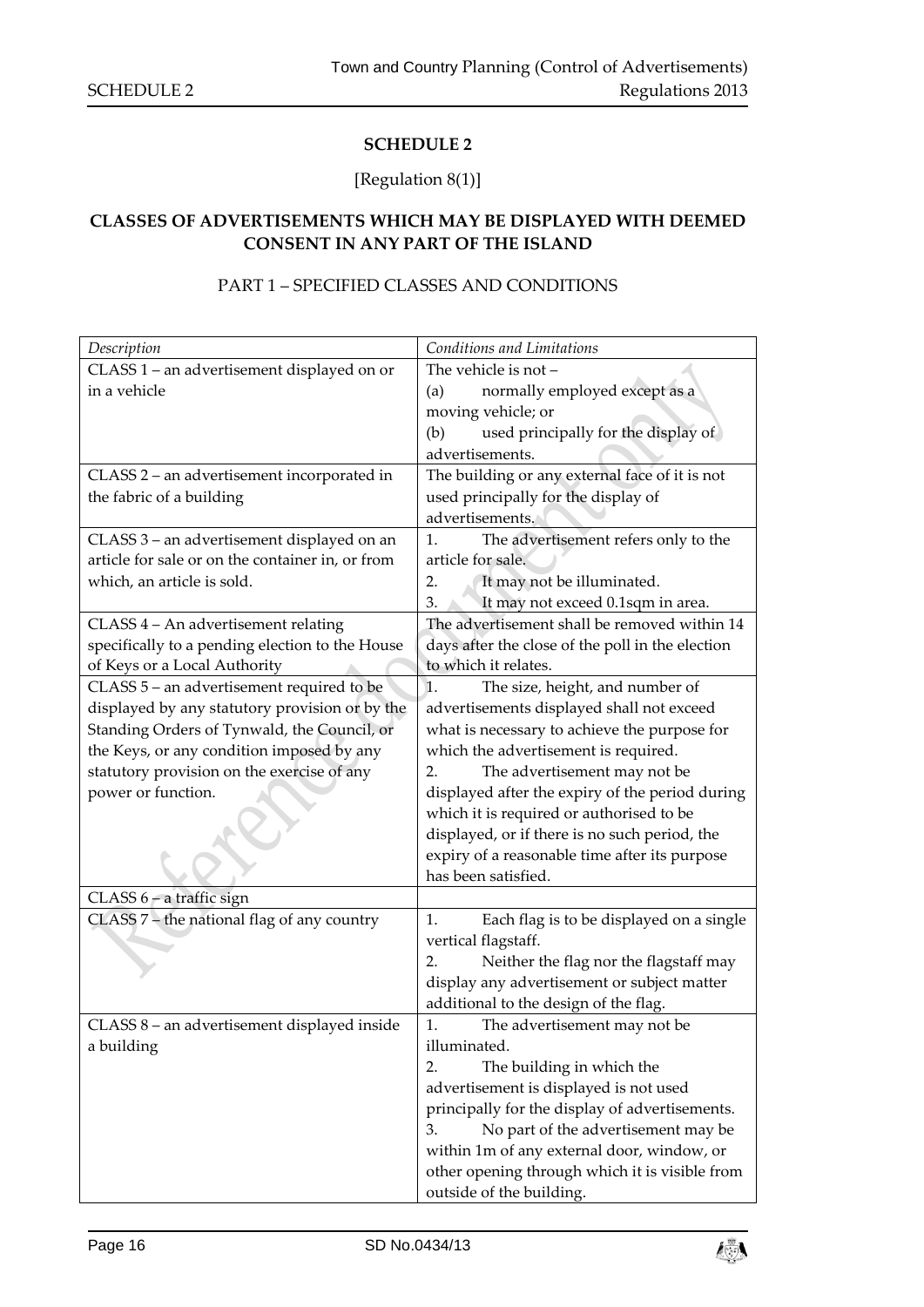| The advertisement is reasonably<br>1.           |
|-------------------------------------------------|
| required to be displayed for the safe or        |
| efficient performance of those functions or the |
| operation of that undertaking.                  |
| Illumination is not permitted unless<br>2.      |
| reasonably required for the purpose of the      |
| advertisement.                                  |
|                                                 |

### PART 2 – INTERPRETATION

- (1) In this Schedule—
- **"**ground level**"**, in relation to the display of advertisements on any building, means the ground-floor level of that building;
- **"**joined boards**"** means boards joined at an angle, so that only one surface of each is usable for advertising;
- **"**public transport undertaking**"** means an undertaking consisting of the provision of a regular service within the meaning of the Road Transport Act 2001 by authority of a licence under section 25 of that Act;

**"**statutory undertaking**"** means and undertaking established by an enactment.

(2) For the purposes of Class 2—

(a) An advertisement fixed to, or painted on, a building is not to be regarded as incorporated in its fabric; and

(b) A hoarding or similar structure is to be regarded as a building used principally for the display of advertisements.

- (3) For the purposes of Class 3, "article" includes a gas or liquid.
- (4) Where a maximum area is specified, in relation to any class in this Schedule, in the case of a double-sided board, the area of one side only shall be taken into account.

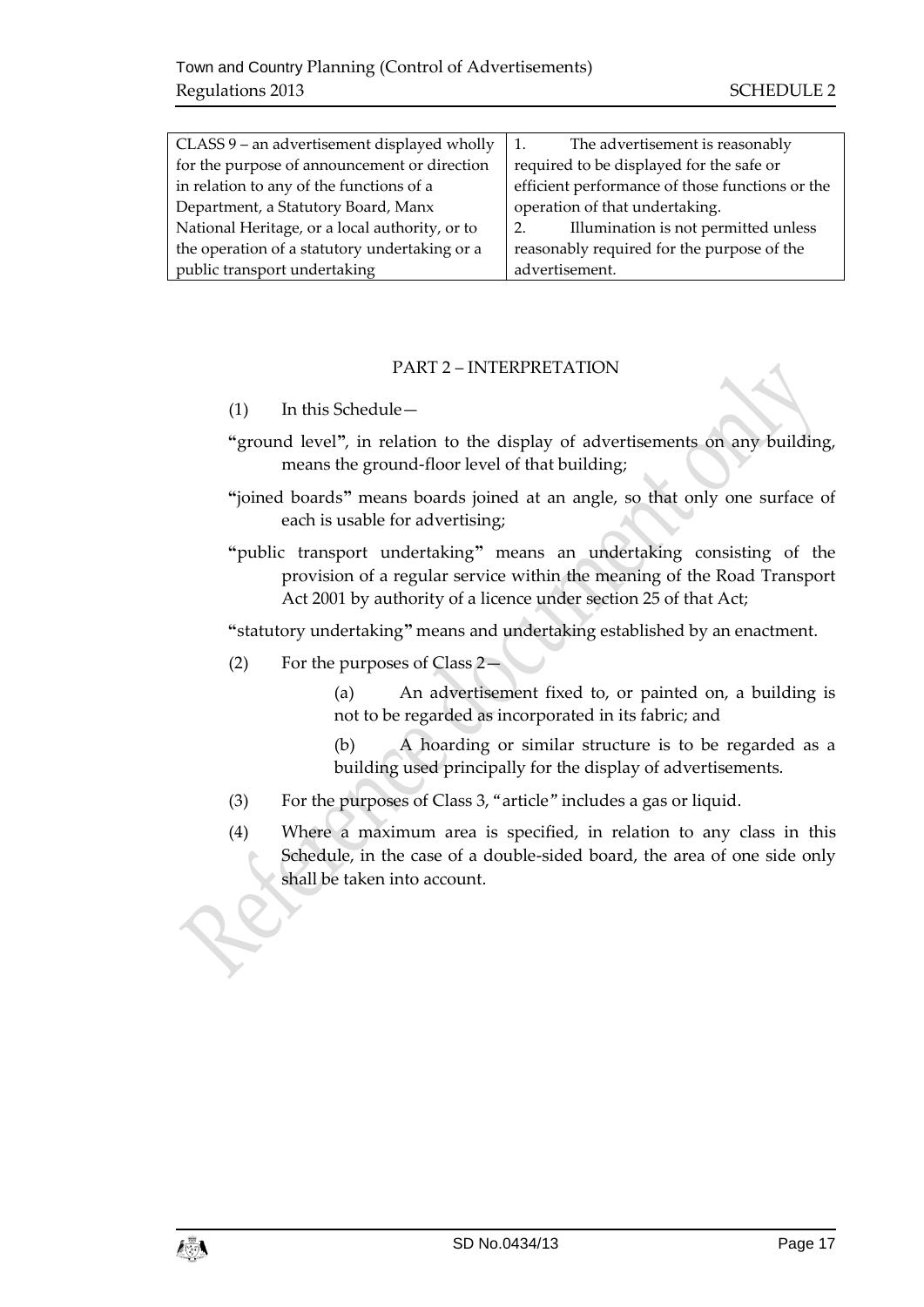# [Regulation 8(2)]

# <span id="page-17-1"></span><span id="page-17-0"></span>**CLASSES OF ADVERTISEMENTS WHICH MAY BE DISPLAYED WITH DEEMED CONSENT ONLY OUTSIDE OF ANY CONSERVATION AREA**

# PART 1 – SPECIFIED CLASS AND CONDITIONS

| Description                                      | Conditions and limitations                     |
|--------------------------------------------------|------------------------------------------------|
| CLASS 1 - an advertisement displayed on          | The advertisement is not readily visible from  |
| enclosed land.                                   | outside the enclosed land or from any place to |
|                                                  | which the public have a right of access.       |
| CLASS 2 - any advertisement displayed on         | In the case of a shop, no such<br>1.           |
| businesses premises wholly with reference to     | advertisement may be displayed except on a     |
| the business carried on, the goods sold or       | wall containing a shop window.                 |
| services provided, or the name or                | The space occupied by any such<br>2.           |
| qualifications of the person carrying on the     | advertisement may not exceed 0.1 of the        |
| business, on those premises.                     | overall area of the face of the building on    |
|                                                  | which it is displayed, up to a height of 3.6m  |
|                                                  | from ground level.                             |
|                                                  | 3.<br>Illumination is not permitted.           |
|                                                  | No character or symbol on the<br>4.            |
|                                                  | advertisement may be more than 0.75m in        |
|                                                  | height.                                        |
|                                                  | No part of the advertisement may be<br>5.      |
|                                                  | higher above ground level than whichever is    |
|                                                  | the lower of -                                 |
|                                                  | $3.6m$ ; or<br>(a)                             |
|                                                  | (b)<br>the bottom level of any first floor     |
|                                                  | window in the wall on which the                |
|                                                  | advertisement is displayed.                    |
| CLASS 3 - an advertisement displayed on any      | 1.<br>Advertisements displayed on any          |
| forecourt of business premises, wholly with      | such forecourt or, in the case of a building   |
| reference to all or any of the matters specified | with a forecourt on two or more frontages, on  |
| in Class 2.                                      | each of those frontages, shall not exceed in   |
|                                                  | aggregate 4.5sq m in area.                     |
|                                                  | Illumination is not permitted.<br>2.           |
|                                                  | No character or symbol on the<br>3.            |
|                                                  | advertisement may be more than 0.75m in        |
|                                                  | height.                                        |
|                                                  | 4.<br>No part of the advertisement may be      |
|                                                  | more than 3.6m above ground level.             |

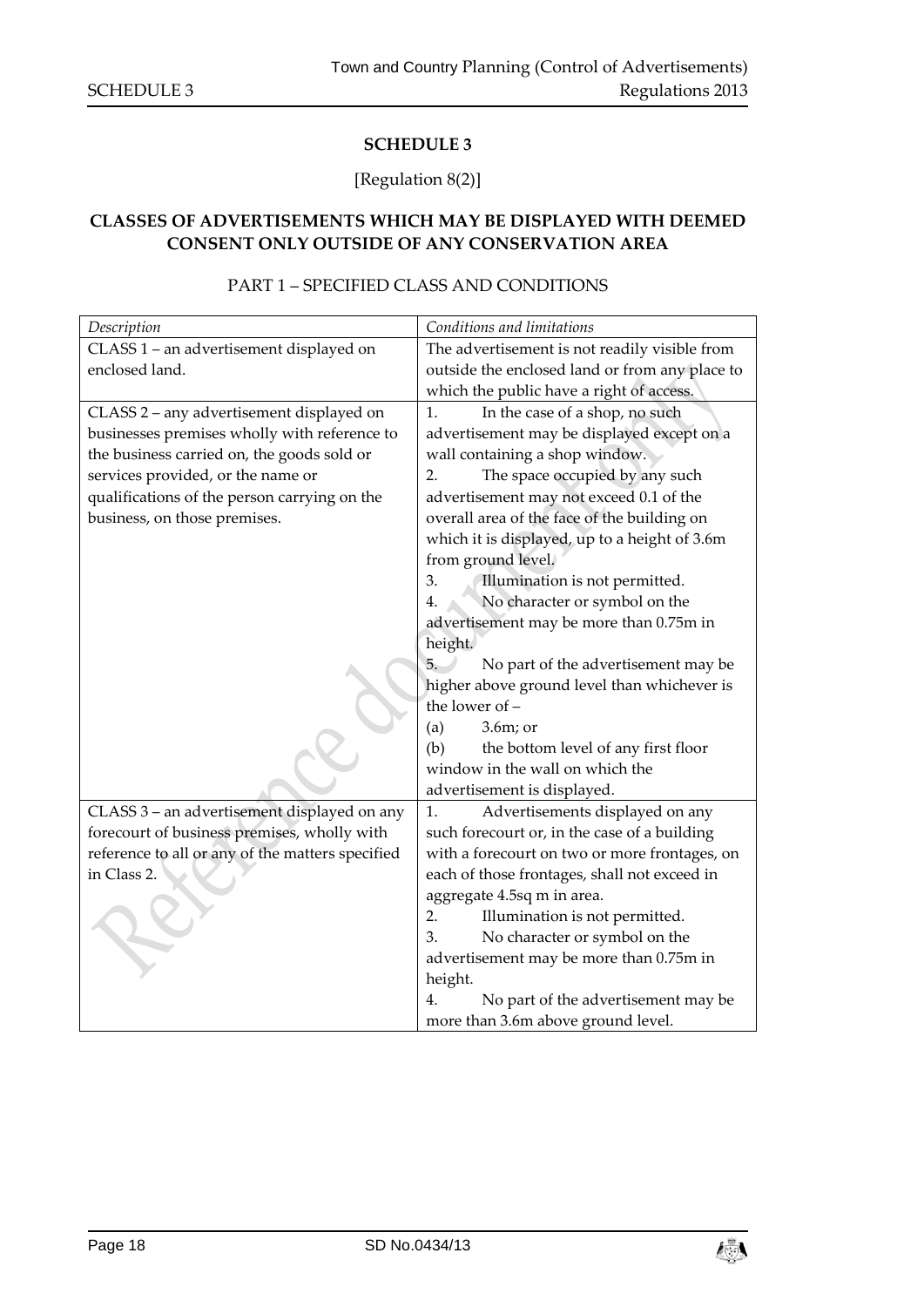### PART 2 – INTERPRETATION

### (1) In this Schedule —

**"**business premises**"** means any building or part of a building normally used for the purpose of any professional, commercial, or industrial undertaking, or for providing services to members of the public or of any association, and includes a public restaurant, licensed premises, and a place of public entertainment, but not –

- (a) a building used as an institution of a religious, educational, cultural, recreational, medical, or similar character;
- (b) a building used as one or more separate dwellings;
- (c) any forecourt or other land forming part of the curtilage of a building;
- (d) any fence, wall or similar screen or structure, unless it forms part of the fabric of a building;
- **"**forecourt**"** includes any fence, wall or similar screen or structure enclosing a forecourt and not forming part of the fabric of a building constituting business premises;
- **"**ground level**",** in relation to the display of advertisements on any building, means the ground floor level of that building.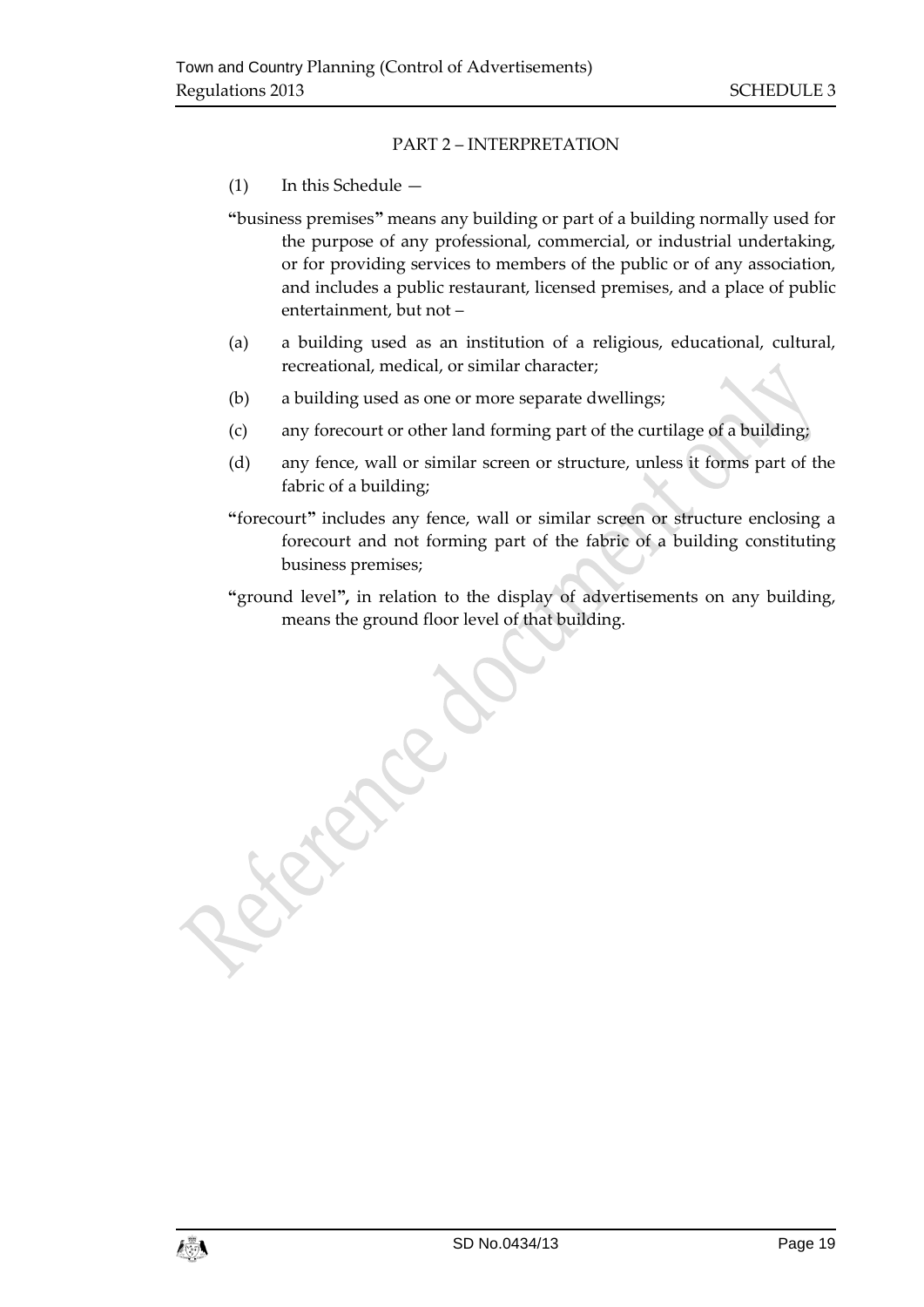#### [Regulation 10(3)(b)]

#### **FORM OF CERTIFICATE**

#### <span id="page-19-1"></span><span id="page-19-0"></span>TOWN AND COUNTRY PLANNING (CONTROL OF ADVERTISEMENTS) REGULATIONS 2013

Application for express consent to a display of advertisement at (description and location of site)

I CERTIFY THAT

[I am] [The applicant is] the sole owner and occupier of the site the subject of the application dated [date] relating to the above advertisement.

OR

[I have] [The applicant has] given a copy of the notice sent to [me] [the applicant] by the Department of Infrastructure to every person who is an owner or occupier of any part of the site the subject of the application dated [date] relating to the above proposal, as listed below:

Owner or occupier's name Address at which notice was served

| Signed             |
|--------------------|
| [On behalf of      |
| Date <sup>26</sup> |
|                    |
|                    |

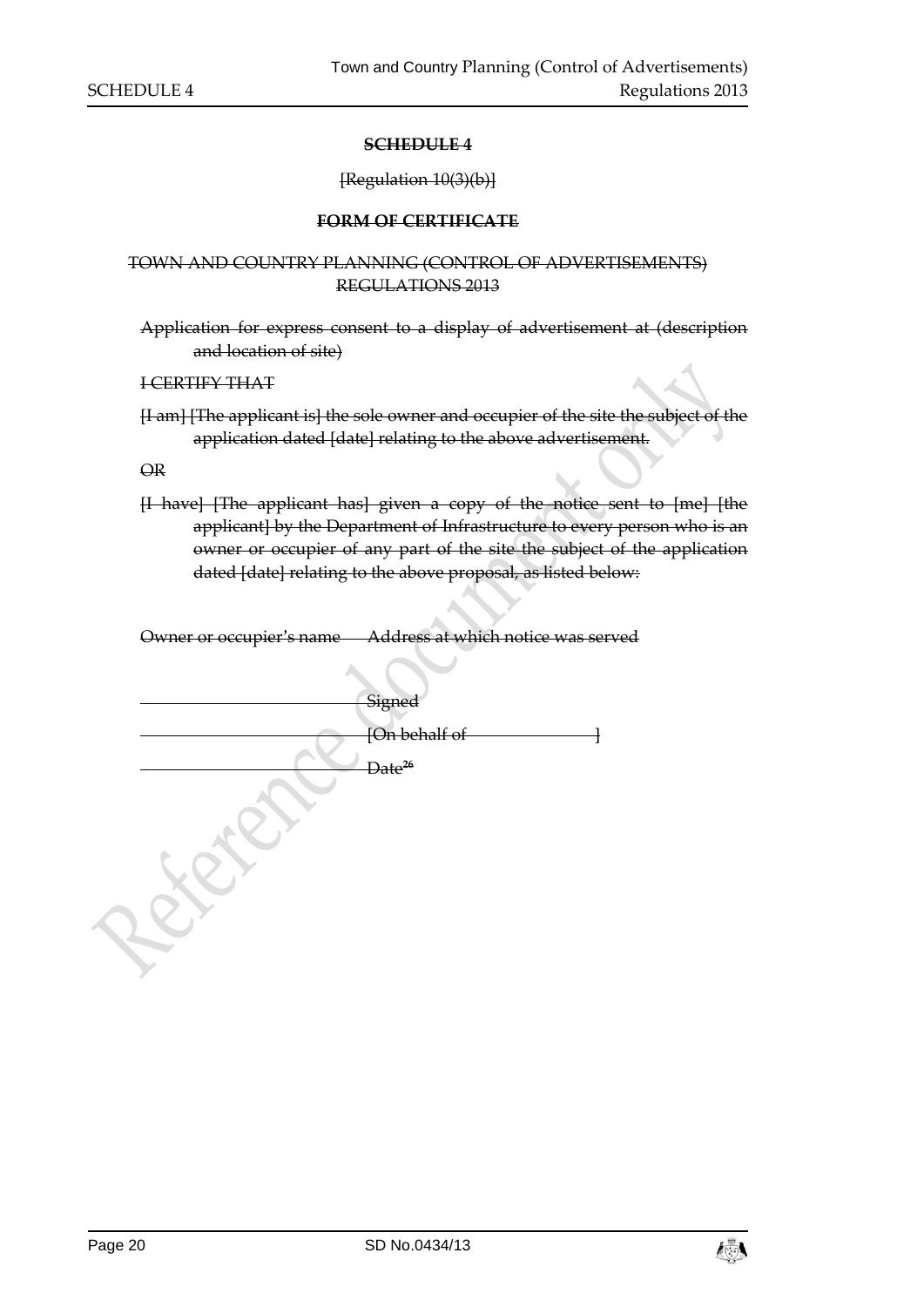# [Regulation 16(3)]

# <span id="page-20-1"></span><span id="page-20-0"></span>**APPLICATION OF SECTION 26 AND SCHEDULE 4 TO THE ACT AS MODIFIED**

# **26 [Advertisement] enforcement notice**

Parts 1 and 2 of Schedule 4 to the Act have effect with respect to the issue of, and appeals against, [advertisement] enforcement notices.

- (2) Where, at any time after the end of the period for compliance with an [advertisement] enforcement notice -
	- (a) any steps required by the notice to be taken have not been taken, or
	- (b) any activity required by the notice to cease is being carried on,

the person who is then the owner of the land to which the notice relates is guilty of an offence.

- [(3) Omitted]
- (4) A person who is guilty of an offence under subsection (2) … is liable on summary conviction, to a fine not exceeding [£5,000], … and in determining the amount of any fine to be imposed on a person convicted of such an offence, the court shall in particular have regard to any financial benefit which has accrued or appears likely to accrue to him in consequence of the offence.
- (5) An offence under subsection (2) … may be charged by reference to any period of time, and a person may be convicted of a second or subsequent offence by reference to any period of time following the preceding conviction for such an offence.
- (6) In proceedings for an offence under subsection (2), it is a defence for the person accused to show that he did everything he could be expected to do to secure compliance with the notice.

In proceedings for an offence under subsection  $(2)$  ... it is a defence for the person accused to show that —

- (a) he was not served with a copy of the … notice;
- (b) he was not aware of its existence; and

(c) it was not entered in the appropriate register maintained [by the Department].

- (8) In proceedings for an offence under subsection (2) … it shall not be open to the person accused to raise any defence on a ground which could have been raised on an appeal under paragraph 10 of Schedule 4.
- (9) Part 3 of Schedule 4 has effect with respect to works to remedy noncompliance with an [advertisement] enforcement notice.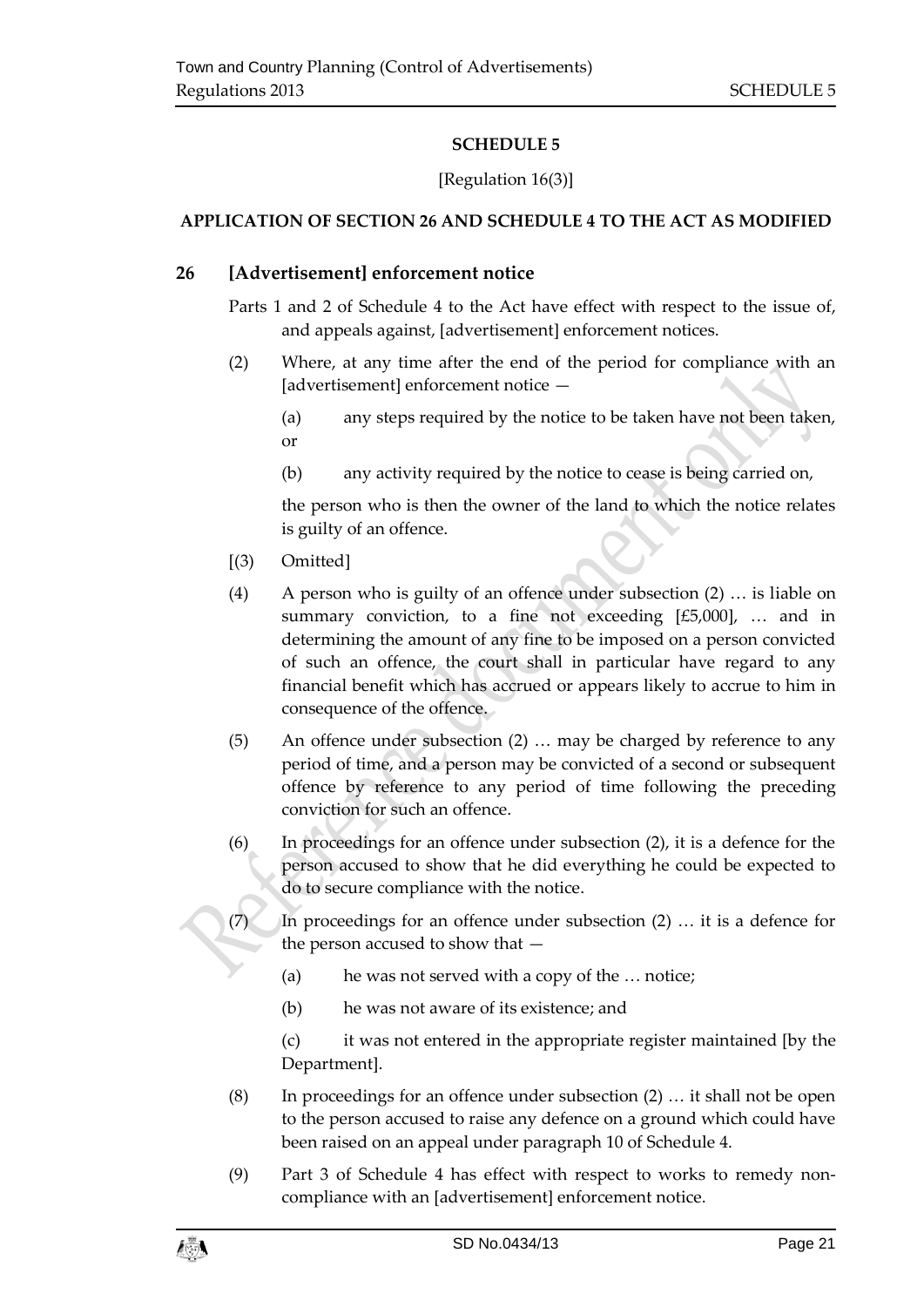#### [ADVERTISEMENT] ENFORCEMENT NOTICES

[Section 26]

#### PART 1 – ISSUE OF [ADVERTISEMENT] ENFORCEMENT NOTICES

#### **1 [Omitted]**

#### **2 Time for compliance with notice**

- (1) An [advertisement] enforcement notice shall specify the period by the end of which any steps are required to have been taken or any activities are required to have ceased, and may specify different periods for different steps or activities.
- (2) References in this Act to the period for compliance with an [advertisement] enforcement notice, in relation to any step or activity, are to the period by the end of which the step is required to have been taken or the activity to have ceased.

#### **3 Time limits for issue of notice**

No [advertisement] enforcement notice may be issued in respect of an advertisement, or the use of a site, after the end of the period of 4 years beginning with the date on which the advertisement was first displayed or the site was first used for the display of advertisements, as the case may be.

#### **4 Time at which notice takes effect**

An [advertisement] enforcement notice shall take effect, in relation to  $-$ 

- (a) any person on whom a copy of it is served, and
- (b) any successor in title of such a person,

on the expiration of such period (not being less than 28 days) after service on the person mentioned in sub-paragraph (a) as may be specified in the notice.

#### **5 Service of notice**

A copy of an [advertisement] enforcement notice shall be served, not later than 28 days after the date of its issue —

- (a) on the owner and the occupier of the land to which it relates; and
- (b) on any other person having an interest in the land, being an interest which in the Department's opinion is materially affected by the notice;

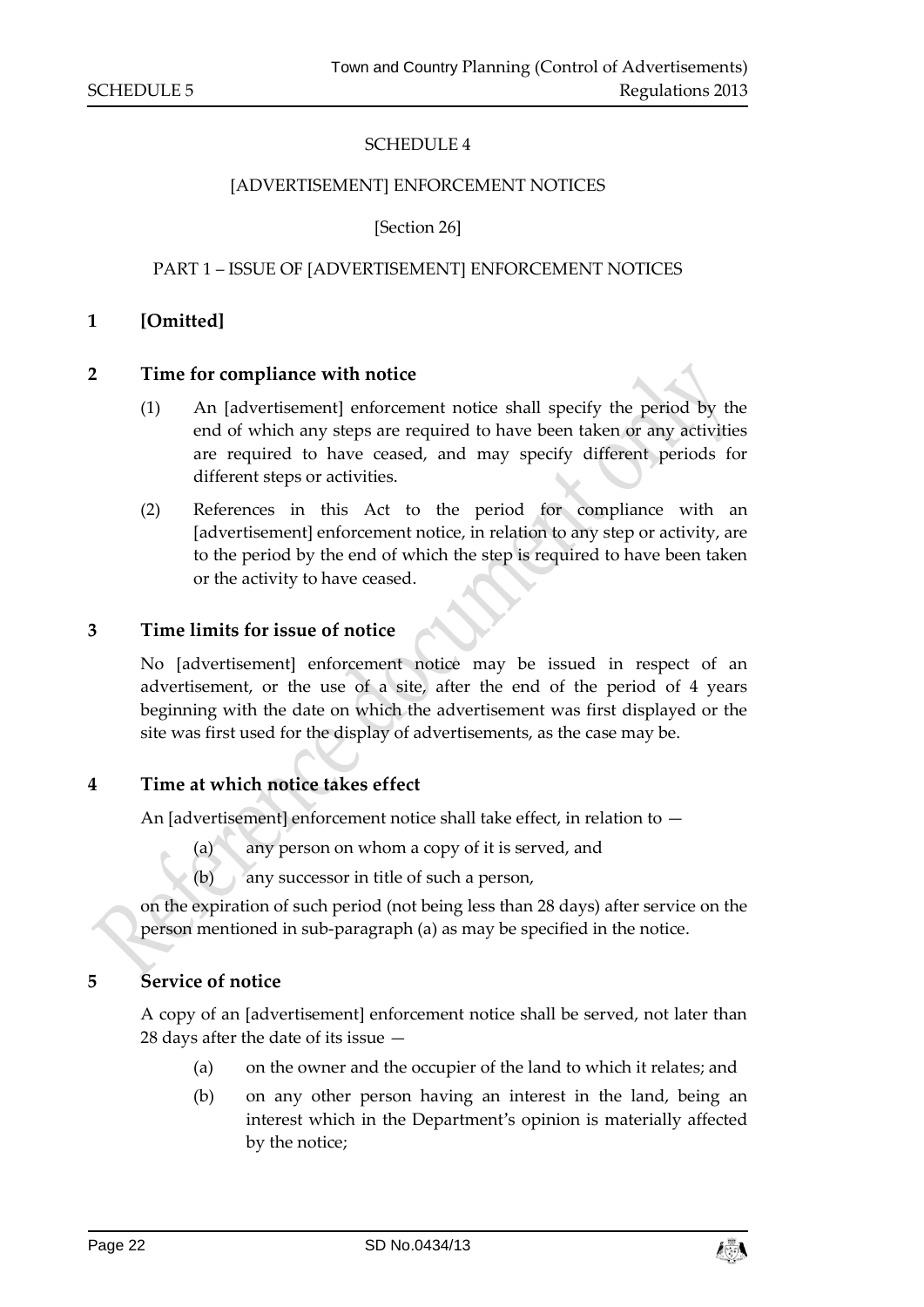but the validity of the notice shall not be affected by any failure to serve a copy of it on any person upon whom it is required to be served, except as against that person and a successor in title of his.

# **6 Withdrawal or variation of notice**

The Department may at any time —

- (a) withdraw an [advertisement] enforcement notice (without prejudice to its power to issue another), or
- (b) vary an [advertisement] enforcement notice by waiving or relaxing any requirement of the notice, or extending any period specified under paragraph 2,

and shall give notice of the exercise of any power under this paragraph to every person on whom a copy of the … notice was served or on whom, if the notice were re-issued, a copy of it would be served.

# **7 [Omitted]**

# **8 Continuing effect of notice**

- (1) Compliance with an [advertisement] enforcement notice … does not discharge the notice.
- (2) In particular a requirement of an [advertisement] enforcement notice that a use of land be discontinued is a requirement that it be discontinued permanently (so a resumption of that use at any time after it has been discontinued in compliance with the notice is a contravention of the notice).

# **9 Effect of express consent**

If, after the issue of a notice under regulation 16 of the Town and Country Planning (Control of Advertisements) Regulations 2013, express consent is granted—

- $(a)$  for the retention of an advertisement, or
- (b) for the continuance of the use of a site for the display of advertisements, or
- (c) for the retention of an advertisement or the continuance of the use of the site without compliance with some condition subject to which a previous express consent was granted,

the notice shall cease to have effect in so far as it requires steps to be taken for removing the advertisement, discontinuing that use or complying with that condition, as the case may be, but without prejudice to any liability for an offence in respect of a previous failure to comply with the notice.]

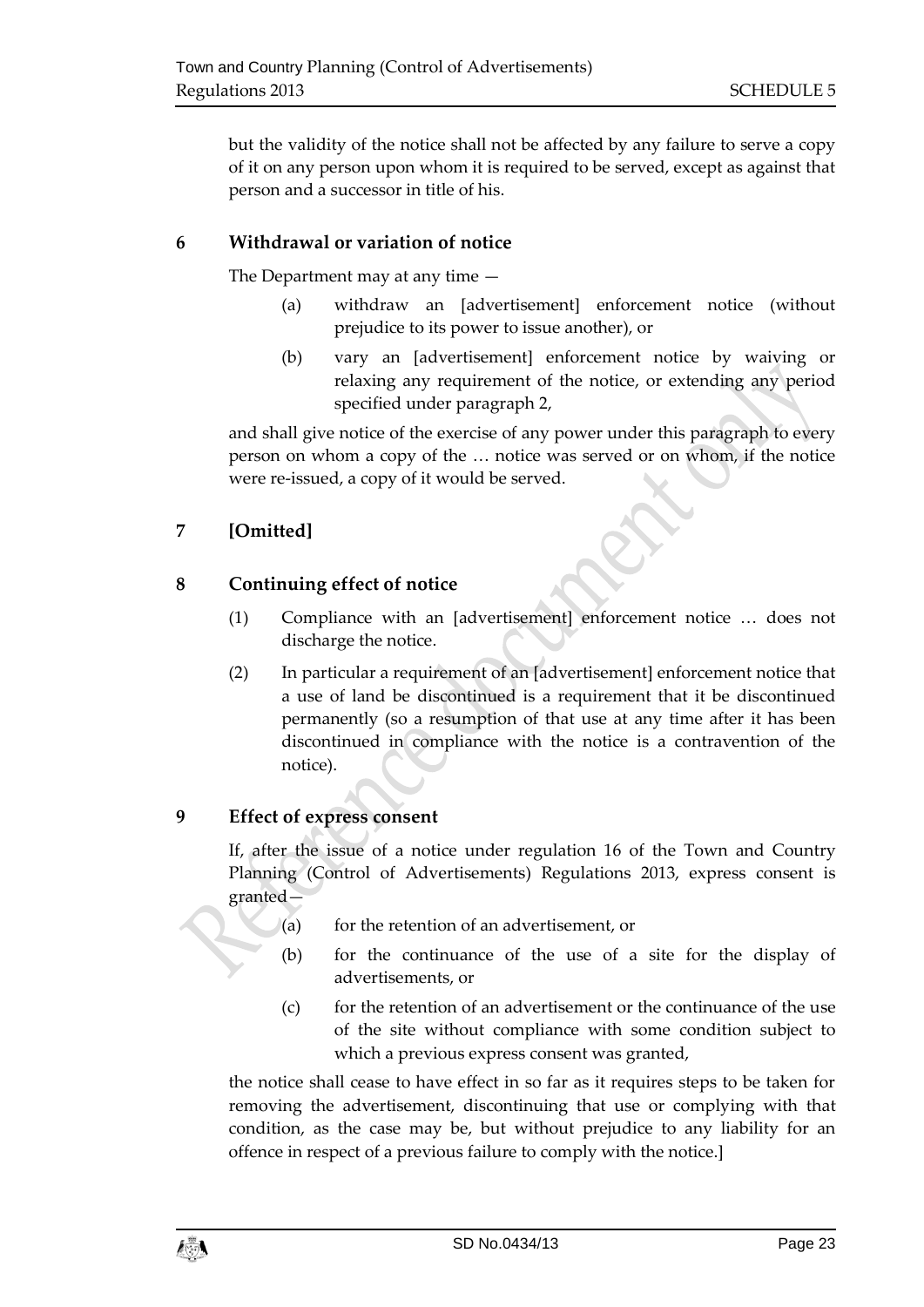#### PART 2 – APPEALS AGAINST ADVERTSEMENT ENFORCEMENT NOTICES

- 10(1) Any person having an interest in the land to which an [advertisement] enforcement notice relates may, at any time before it takes effect in relation to him, appeal to the High Bailiff against the notice on any of the following grounds —
	- (a) that the matters alleged in the notice do not constitute a breach of [the Town and Country Planning (Control of Advertisements) Regulations 2013];
	- (b) that the breach of [those Regulations] alleged in the notice has not taken place;
	- (c) that the issue of the [advertisement] enforcement notice was precluded by paragraph 3;
	- (d) that the period specified in the notice as the period within which any step required is to be taken falls short of what should reasonably be allowed;
	- (e) that the steps required by the notice to be taken exceed what is necessary for the purposes specified in regulation 16(2)(b).of the Town and Country Planning (Control of Advertisement) Regulations 2013.
- (2) On the determination of an appeal under this paragraph, the High Bailiff may —
	- (a) give directions for giving effect to the determination, including (where appropriate) directions for quashing the notice or for varying its terms; or
	- (b) correct any defect, error or misdescription in the notice, or vary its terms, if he is satisfied that the correction or variation can be made without injustice to the appellant or the Department.
- (3) Where an appeal is brought against an [advertisement] enforcement notice, the notice is of no effect pending the final determination or the withdrawal of the appeal.
- (4) The validity of an [advertisement] enforcement notice shall not, except by way of an appeal under this paragraph, be questioned in any proceedings whatever on any of the grounds on which such an appeal may be brought.

## PART 3 – WORKS TO REMEDY NON-COMPLIANCE WITH ENFORCEMENT **NOTICE**

11.(1) Where any steps required by an [advertisement] enforcement notice to be taken have not been taken within the period for compliance with the notice, the Department may itself take those steps, and may recover from any person having an interest in the land the expenses reasonably incurred by it in so doing.

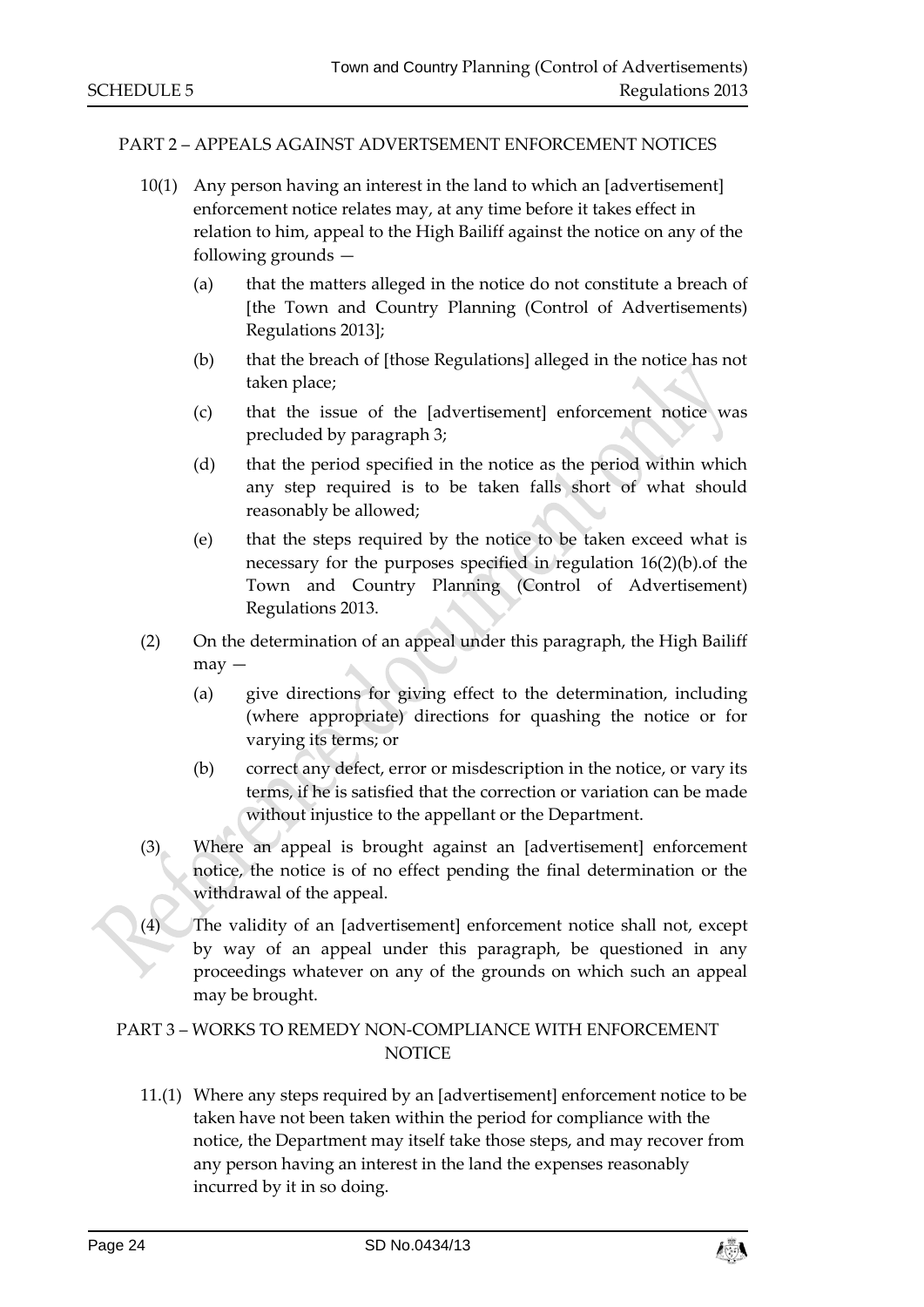Canalaca de

- (2) In proceedings for the recovery of any expenses under sub-paragraph  $(1)$ , the court  $-$ 
	- (a) after giving each person concerned who has an interest in the land an opportunity of being heard, may make such order as it thinks just and equitable as to —
		- (i) the proportions in which any such expenses are to be borne by any of those persons, and
		- (ii) the contribution which any of those persons is to make towards the expenses to be borne by any other such person; and
	- (b) shall have regard, as between any of those persons, to the nature of their respective interests and to the terms and conditions of any lease or other agreement or arrangement between them.
- (3) In any such proceedings it shall not be open to the person accused to raise any defence on a ground which could have been raised on an appeal under paragraph 10.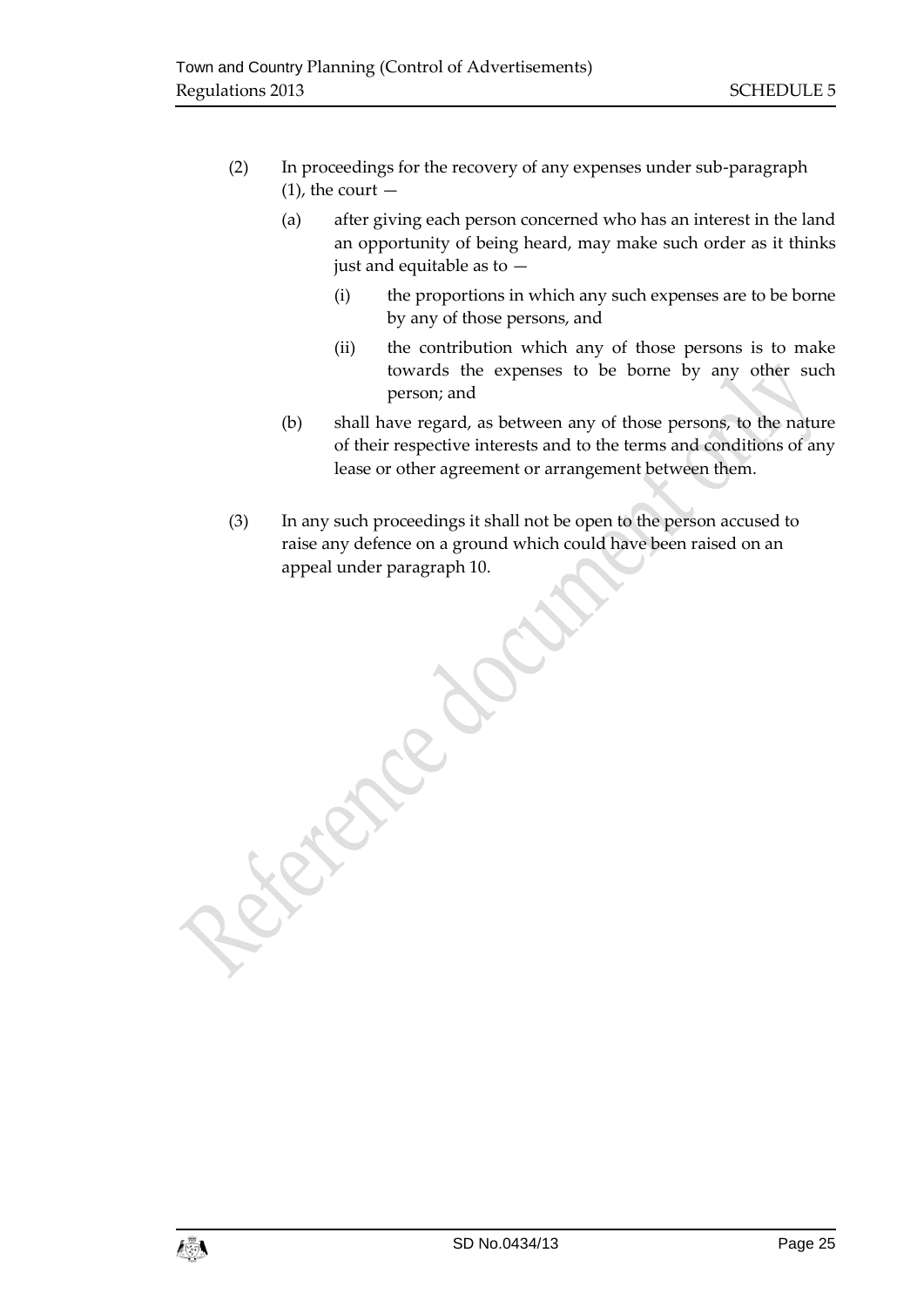### [Regulation 15]

#### <span id="page-25-0"></span>**INQUIRY AND WRITTEN REPRESENTATION PROCEDURE**

#### <span id="page-25-1"></span>**1 Interpretation**

In this Schedule —

- **"**inquiry**"** means proceedings conducted by a planning inspector under articles 13 and 14(9);
- **"**written representation procedure**"** means proceedings conducted by a planning inspector under regulation 13 or 14(9) or by consideration of written submissions only.

#### **2 Procedure at inquiry**

- (2) Except as otherwise provided in this Schedule, the planning inspector is to determine the procedure at an inquiry.
- (2) At the start of the inquiry the planning inspector must identify what are, in the inspector's opinion, the main issues to be considered at the inquiry and any matters on which the person requires further explanation from the persons entitled or permitted to appear.
- (3) Nothing in sub-paragraph (2) precludes any person entitled or permitted to appear from referring to issues that the planning inspector considers relevant to the consideration of the application or appeal but which were not issues identified by the inspector under to that sub-paragraph.
- (4) Unless in any particular case the planning inspector otherwise determines, the Department begins and the applicant has the right of final reply; and the other persons entitled or permitted to appear are to be heard in such order as the planning inspector may determine.
- (5) The planning inspector may  $-$ 
	- (a) require any person appearing or present at an inquiry who, in the planning inspector's opinion, is behaving in a disruptive manner to leave; and
	- (b) refuse to permit that person to return; or
	- (c) permit the person to return only on such conditions as the planning inspector may specify,

but any such person may submit to the planning inspector any evidence or other matter in writing before the close of the inquiry.

(6) The planning inspector may proceed with an inquiry in the absence of any person entitled to appear at it.

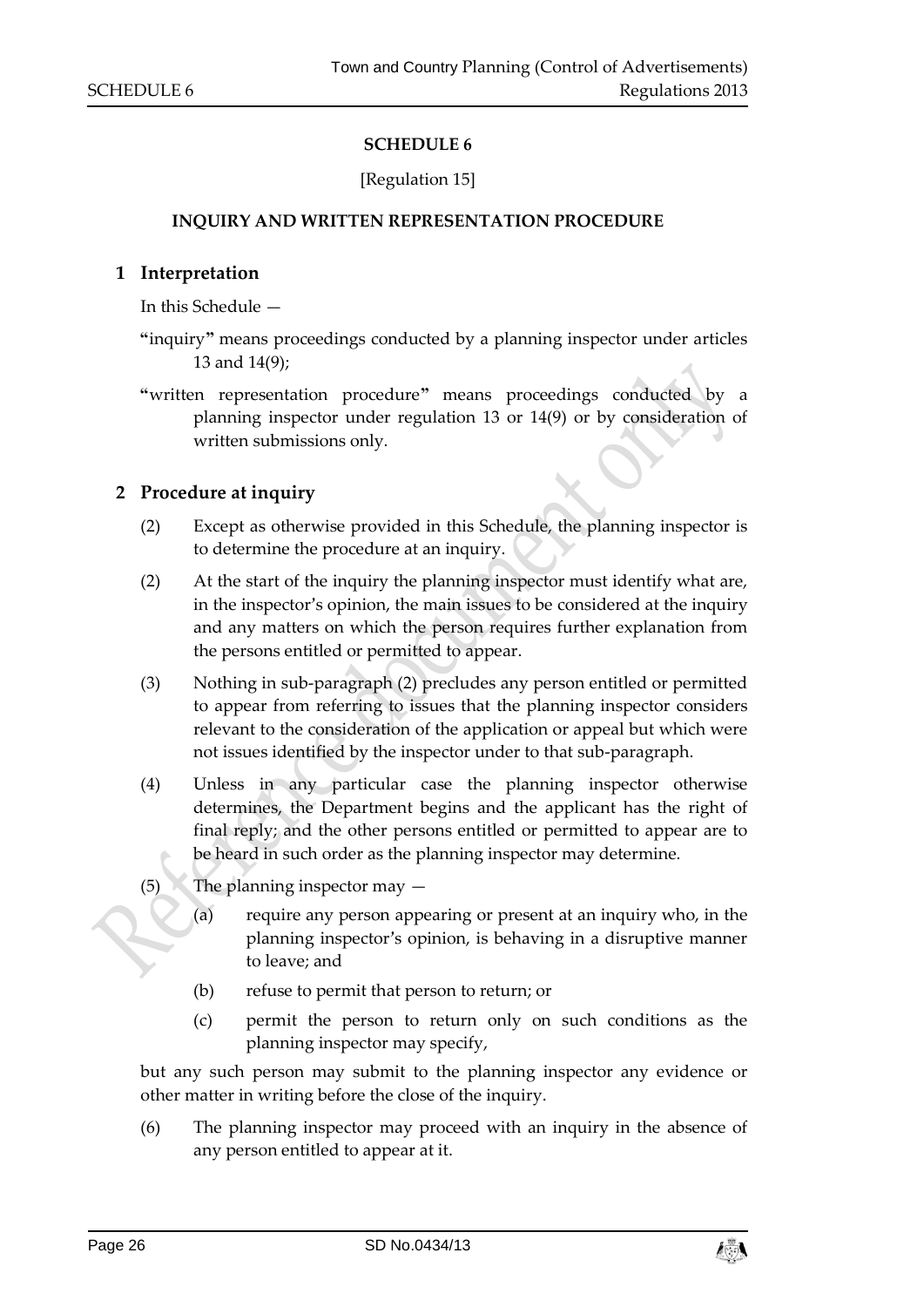- (7) The planning inspector may take into account any written submission or evidence or any other document received from any person before an inquiry opens or during the inquiry provided that the planning inspector discloses it at the inquiry.
- (8) The planning inspector may from time to time adjourn an inquiry and, if the date, time and place of the adjourned inquiry are announced at the inquiry before the adjournment, no further notice is required.
- (9) The planning inspector may make an unaccompanied inspection of the land before or during an inquiry without giving notice of his or her intention to the persons entitled to appear at the inquiry.
- (10) During an inquiry or after its close, the planning inspector
	- (a) may inspect the land either unaccompanied or in the company of the applicant, the Department and any other person entitled to appear at the inquiry; and
	- (b) must make such an inspection if so requested by the applicant or the Department before or during an inquiry.
- (11) In all cases where the planning inspector intends to make an accompanied site inspection he or she must announce during the inquiry the date and time at which the inspection is intended to take place.
- (12) The planning inspector is not bound to defer an inspection of the kind referred to in sub-paragraph (10) if a person there mentioned is not present at the time appointed.

# **3 Evidence**

- (13) A person entitled to appear at an inquiry is entitled to call evidence and to cross-examine persons giving evidence, but, subject to sub-paragraphs (2) and (3), the calling of evidence and the cross-examination of persons giving evidence is otherwise at the discretion of the planning inspector,
- (2) The planning inspector may refuse to permit  $-$ 
	- (a) the giving or production of evidence;
	- (b) the cross-examination of persons giving evidence; or
	- (c) the presentation of any other matter,

that the planning inspector considers to be irrelevant or repetitious; but where he or she refuses to permit the giving of oral evidence, the person wishing to give the evidence may submit any evidence or other matter in writing before the close of the inquiry.

(3) The planning inspector may direct that facilities are afforded to any person appearing at an inquiry to take or obtain copies of documentary evidence open to public inspection.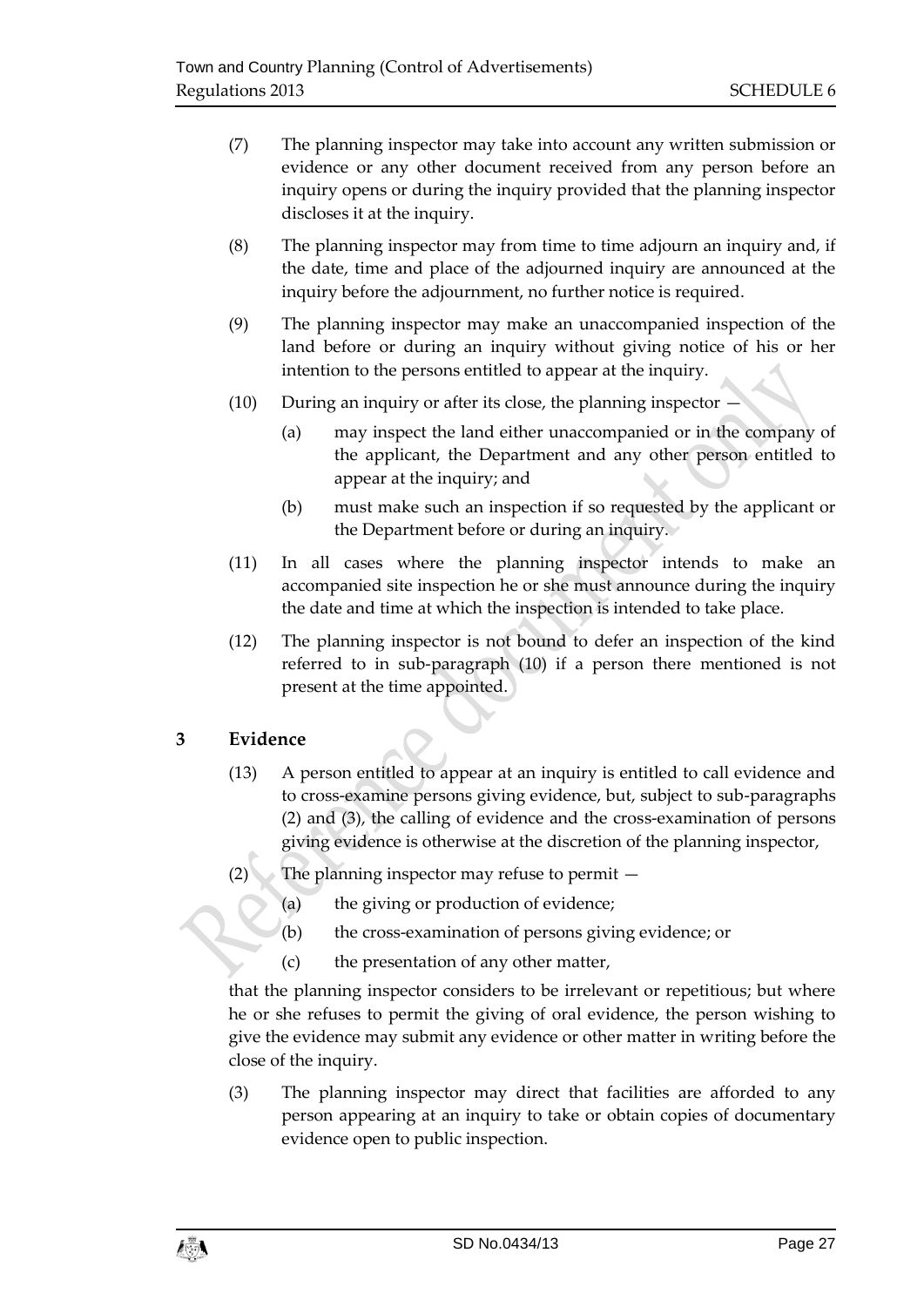# **4 Written representation procedure**

- (1) The written representation procedure requires the planning inspector to take into account all written submissions received from the Department, the appellant or the appellant's agent and any interested person.
- (2) The planning inspector may make an unaccompanied inspection of the land at any time during consideration of the written submissions without giving notice of his or her intention to  $-$ 
	- (a) the Department; or

**Particle** 

- (b) the appellant or the appellant's agent; or
- (c) the owner of the land who is not the appellant; or
- (d) any interested person who has made written submissions to the appeal.
- (3) In the case of proceedings under regulation 14(9), references in this paragraph to "appellant" or "appellant's agent" must be construed as references to the "applicant" or the "applicant's agent" and any reference to "interested person" be construed as reference to "any person".

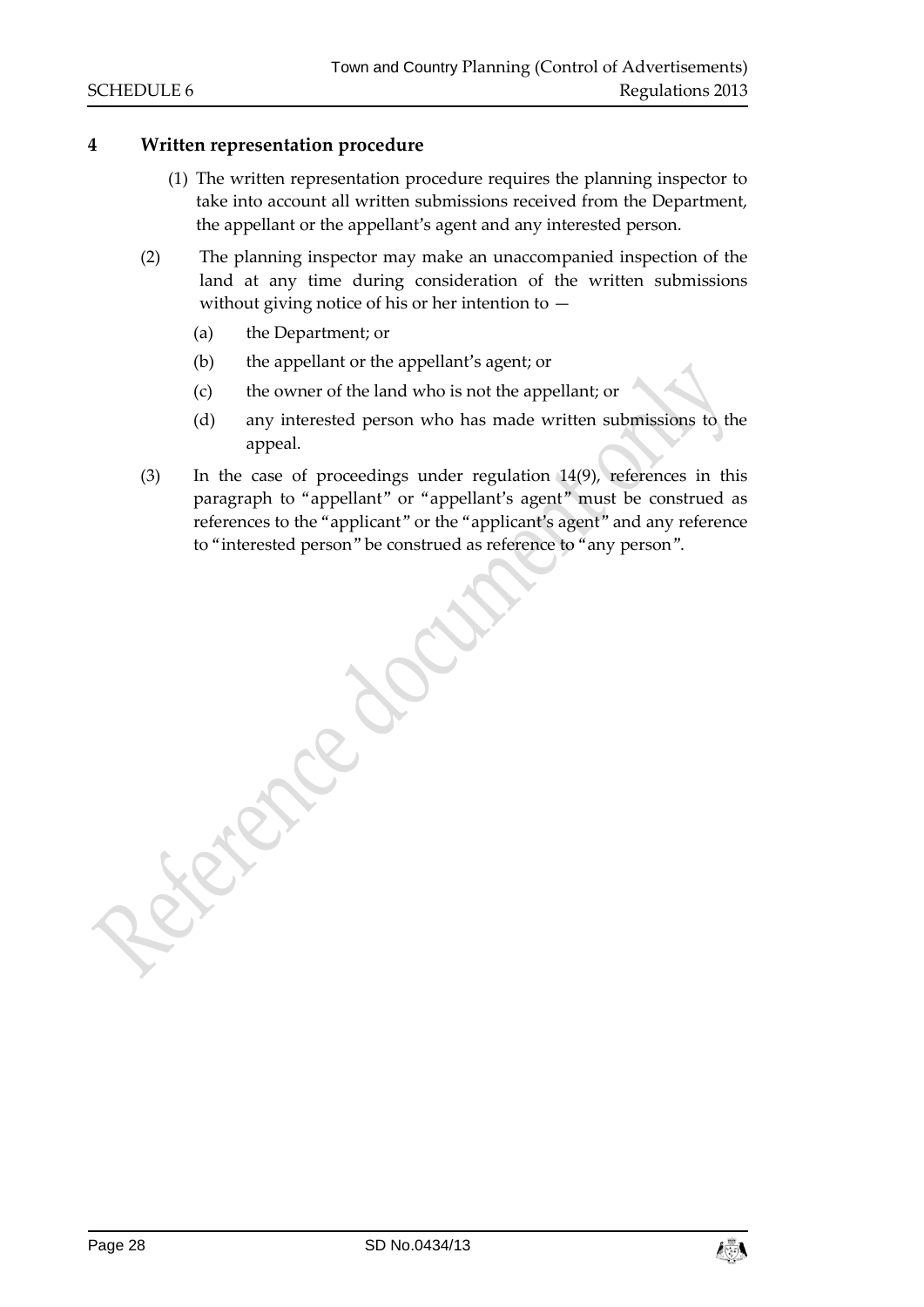# *EXPLANATORY NOTE*

# *(This note is not part of the Regulations)*

These Regulations prescribe the procedure for applications for advertisement consent and replaces the Control of Advertisements Regulations 2005.

The Regulations apply to the whole of the Island, and provide for the Department to exercise its powers only in the interests of amenity and public safety.

The significant changes from the 2005 Regulations are –

- (a) references to the Minister are removed (references to the Department, by virtue of the Government Departments Act, already mean the Minister unless delegated by the Minister under that Act); and
- (b) the persons appointed to written representations and inquiries under the Regulations are now called planning inspectors.

- Inserted by SD No. 2019/0422
- Inserted by SD No. 2019/0422
- Omitted by SD No. 2019/0422
- Omitted by SD No. 2019/0422
- Omitted by SD No. 2019/0422
- Inserted by SD No. 2019/0422
- Inserted by SD No. 2019/0422
- Omitted by SD No. 2019/0422
- Substituted by SD No. 2019/0422
- Inserted by SD No. 2019/0422
- Inserted by SD No. 2019/0422
- Omitted by SD No. 2019/0422
- Omitted by SD No. 2019/0422
- Omitted by SD No. 2019/0422
- Omitted by SD No. 2019/0422
- Omitted by SD No. 2019/0422
- Inserted by SD No. 2019/0422
- Omitted by SD No. 2019/0422
- Inserted by SD No. 2019/0422
- Omitted by SD No. 2019/0422
- Inserted by SD No. 2019/0422 Omitted by SD No. 2019/0422

Substituted by SD No.2015/0150

Inserted by SD No.2015/0150

Substituted by SD No. 2019/0422